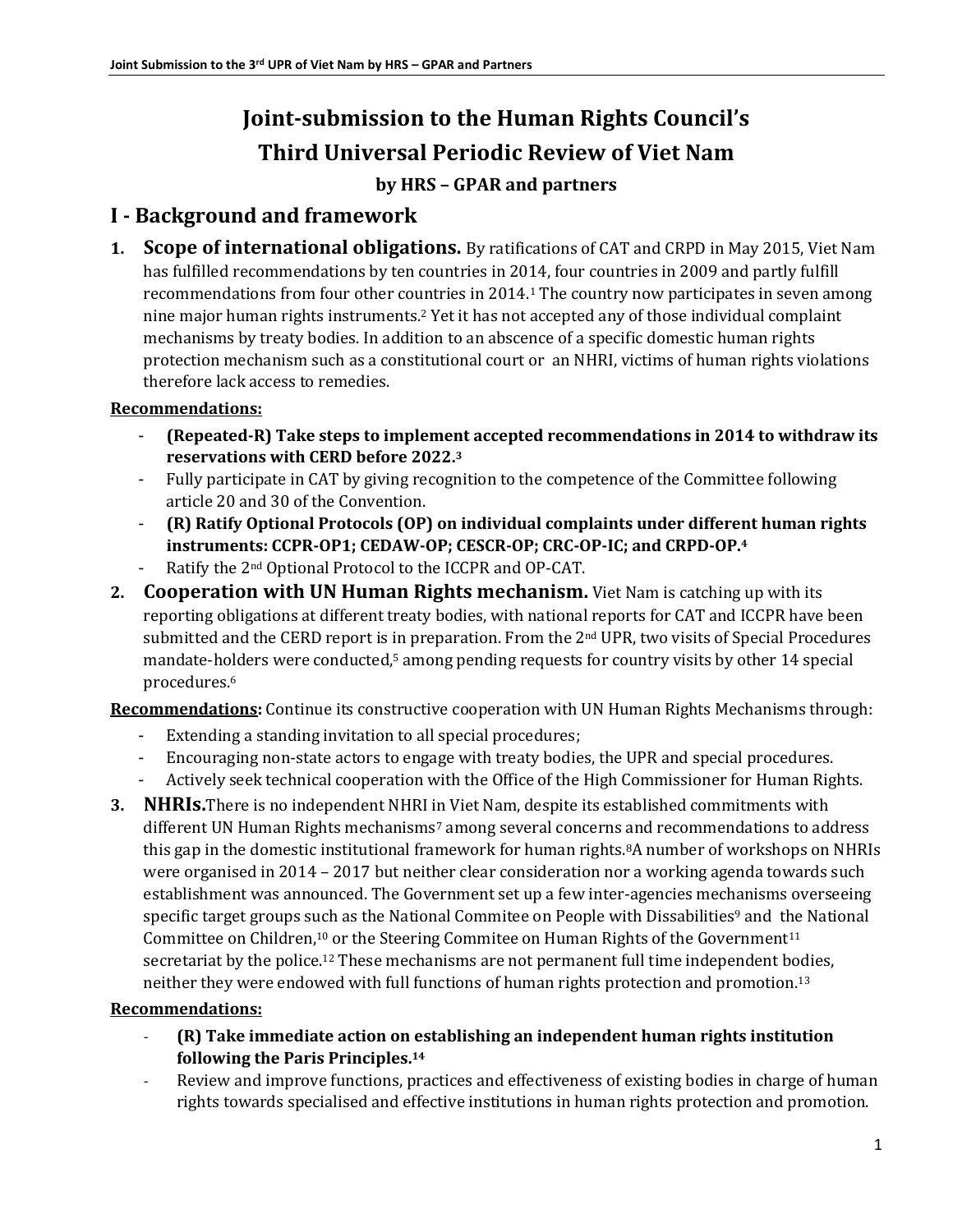**4. Human rights policy**. The latest white paper on human rights was published by the Government on Viet Nam's achievement in human rights protection and promotion was updated in 2017. To followup with the UPR or concluding observations by CRC or CEDAW, the government has adopted action plans with assignments to different ministries.<sup>15</sup> On the other hand, in several operational decisions of the Government at different levels, most important policies on human rights referred to were Directive No.44/CT-TW,<sup>16</sup> followed by the Prime Minister's Decision No.366/QD-Ttg.<sup>17</sup> These important policy documents, however, are not found published.

### **Recommendations:**

- Continue its good practice, to adopt a comprehensive national action plan on the implementation of the country's human rights commitments, including recommendations from the UPR, treaty bodies and special procedures, **with clear indicators and benchmarks.**  Mobilise non-state actors to participate in the development, implementation and monitoring of such action plan.
- Viet Nam should make all human rights policies, including those by the Communist Party, the Government and ministries available for public access.
- **5. Human rights education.** A national project on the introduction of human rights in the school system by 2025 was introduced in 2017,<sup>18</sup> as a major response to two recommendations in 2014,<sup>19</sup> and Italy's recommendation in 2009. On the other side, human rights educational programs by civic organisations as accepted in other six recommendations<sup>20</sup> still facing challenges of lacking resources and an enabling legal framework to implement their activities, especially for those with international cooperation.<sup>21</sup>

### **Recommendations:**

- Incorporate measures to ensure the quality and effectiveness of the national project on human rights education in the school system compatible with international standards; mobilise experts and civic groups to contribute and monitor the implementation of the project.
- Adopt a national strategy and action plan on human rights education following the World Programme for Human Rights Education.
- Provide an enabling environment for NGOs and civic groups to initiate and implement educational programs on universal values and human rights, including programs with international cooperation.
- Make human rights education a compulsory element in the training of public servants, especially for police, teachers and administrative cadres.

# **II – Substantive human rights**

# **A. Non-discrimination**

**6.** Viet Nam has accepted nine recommendations on combating discrimination,<sup>22</sup> in particular two recommendations on addressing the lack of a legislative framework to guarantee nondiscrimination,<sup>23</sup> besides the concern and recommendation by the CESCR.<sup>24</sup> Different provisions on non-discrimination exist in a number of laws, however they are not consistent with international standards,<sup>25</sup> while no comprehensive law on non-discrimination exists and no special mechanism is made available for the appeal by victims of discrimination.<sup>26</sup>

### **Recommendations**:

Take steps to implement recommendations from the second UPR and CESCR through introducing a comprehensive law to guarantee non-discrimination by 2022.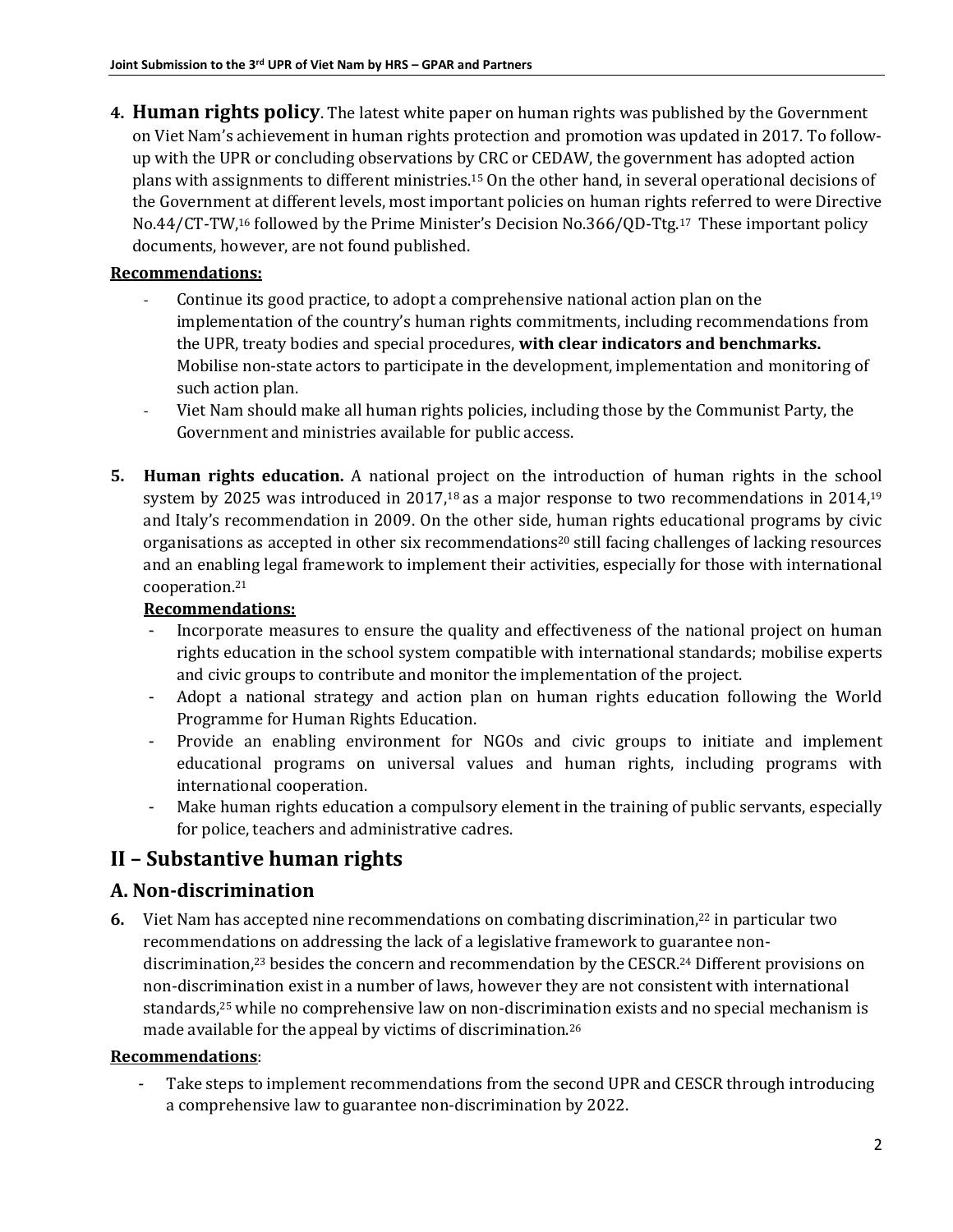- Following recommendation by CERD Committee in 2012, assess the reasons for the low number of complaints relating to discrimination, <sup>27</sup> based on which take measures to provide accessible and effective legal recourse for victims of discrimination.
- Inform the public on anti-discrimination regulations and mechanisms to complain, and assist victims of discrimination to seek remedies.

# **B. Death Penalty**

- **7.** The number of crimes subject to death penalty was reduced but still include non-violent crimes. In 2014, Viet Nam accepted six among 29 recommendations regarding the death penalty, including reducing the scope of application of the death penalty,<sup>28</sup> increasing transparency in the application of the death penalty,<sup>29</sup> considering the adoption of a de-facto moratorium.<sup>30</sup> In the revision of the Penal Code 2015, the death penalty was removed from seven among 25 crimes.<sup>31</sup> Eight non-violent crimes remain in the scope of the capital punishment, together with other 10 crimes.<sup>32</sup> The offical view of Viet Nam on the abolition of dealth penalty since the first UPR in 2009 remains effect.<sup>33</sup>
- **8.** The application of the capital punishment in practice has increased and remains untransparent.<sup>34</sup>An article cited a report by the Office of the Supreme Court recorded 1,471 people were convicted dealth penalty during 1992 - 2002.<sup>35</sup> An official report from the Ministry of Public Security (MPS) published in its website in 2017 revealed the number of 1,470 people in the death row in the period of 01/07/2011 to 30/06/2016, among them 1,134 people were convicted during this period, and 429 people were executed.<sup>36</sup> The report then became unavailable from the MPS website. Without official records, it could be assumed based on these numbers that during five years of 2011-2016, the number of people convicted to death penalty was almost equal to that number for ten years during 1992-2002, which indicated an increase in the application of the capital punishment. Executions were conducted in discretion with no representation of civillian witness,<sup>37</sup> and the use of lethal injection drugs became unclear since the revision of the execution protocol in Decree 47/2013/NĐ-CP.<sup>38</sup> Inmates in the death row are given more disciplined and restricted access to visits by family members and acquaintances.<sup>39</sup>

### **Recommendations:**

- Continue to reduce the number of crimes subject to the death penalty, especially those nonviolent and political crimes, to be inline with the Human Rights Commitee's recommendations.
- Implement public education campaigns towards the abolishment of the dealth penalty, including specialised programs for public officials.
- **(R) Publish precise information on the number of people in the death row and their**  situations, and the execution protocol<sup>40</sup> as a positive response to ECOSOC Resolution 1989/64.
- Introduce a moratorium with a view to abolition of the death penalty.
- **(R) Take concrete steps forward to a full recognition of the right to life by ratifying the second optional protocol of the ICCPR.<sup>41</sup>**

# **C. The right to fair and public trials<sup>42</sup>**

**9. Outdoor trials (xét xử lưu động) increased.** From 2015 to July 2016, 7,283 cases were tried outside of the courtrooms  $(11.8\%$  of the total number of trials)<sup>43</sup> and this number in 2017 was 9,029.44Outdoor trials are treated as a measure on prevention and combating against crimes and legal violations,<sup>45</sup> as stated in the National Assembly's Resolution No.37/2012/QH13 dated 23/11/2012. The resolution requires the court system to increase the number of outdoor trials every year and report accordingly. There are no further rules, rationality or criteria on cases which may be tried outdoor. The practice of outdoor trial with thousands of attendants in some cases, may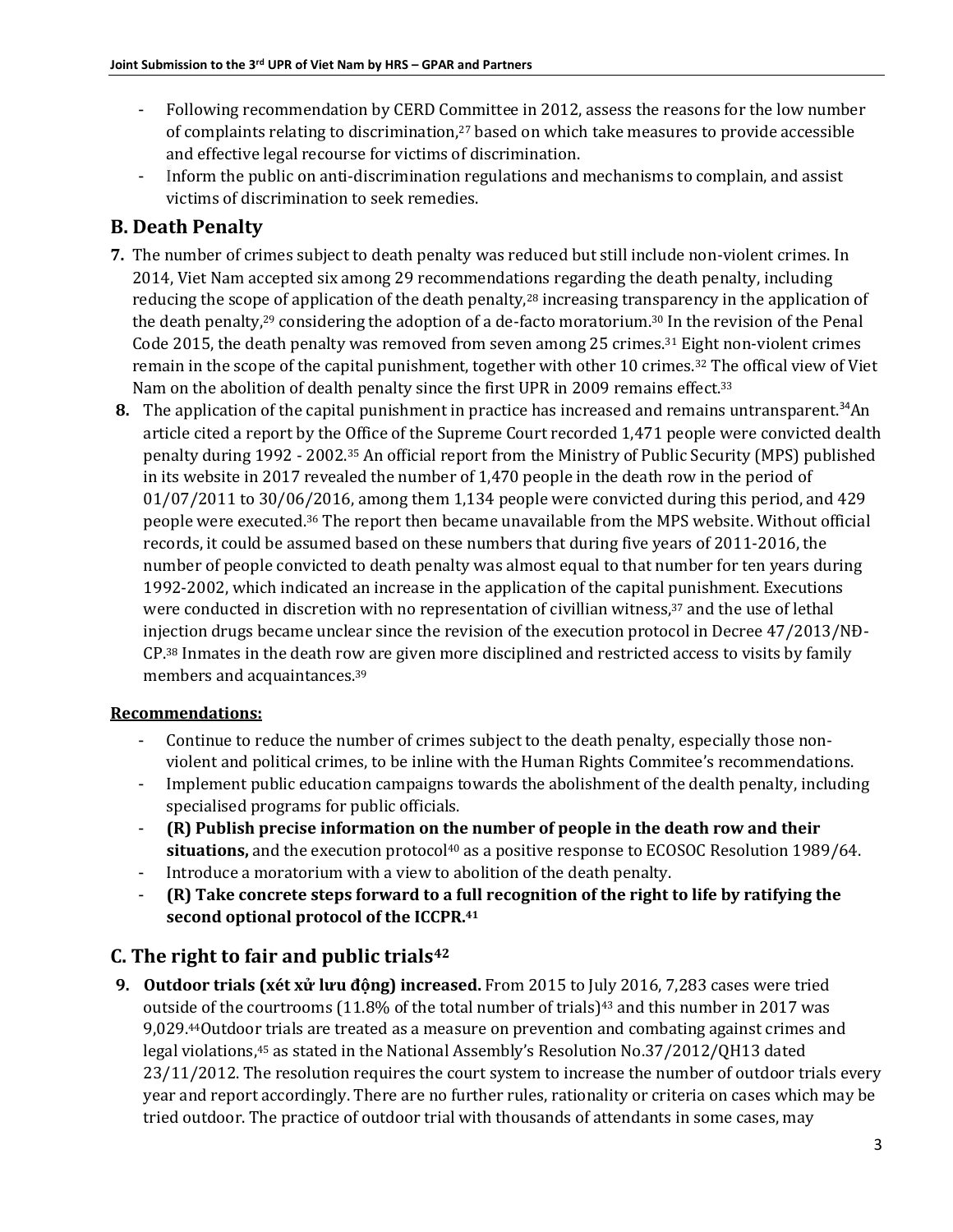undermine the presumption of innocence of defendants as the verdict may be pre-mediated to serve the purpose, and limit the role of lawyers in defending their clients. Such practice also limits the time that courts can adjudicate due to logistical reasons.<sup>46</sup> There were calls among judges to abolish this practice. However, the abolish is not within sight, especially as the Prime Minister has advocated for the introduction of outdoor trials against some alleged perpetrators.<sup>47</sup>

- **10. Duty to report crimes by lawyers**: The amended Penal Code effectively immunes lawyers from their duty to report on clients' crimes in most cases, except for cases relating to national security and other significantly serious crimes (both potential and committed).<sup>48</sup> This duty to report is against the attorney-client privileges and jeopardizes the right to effective legal representation of defendants.
- **11. The lack of an independent and transparent administration of justice**. The Constitution recognised that judicial officials must adjudicate independently and only in accordance with the laws and any interference to the adjudication by any persons, organizations, agencies, bodies shall be strictly prohibited.<sup>49</sup> In practice, the Chief Judge of the Supreme People's Court must be decided by the CPV's Politburo, other key level judicial officers shall be decided by relevant CPV's bodies.<sup>50</sup> As the result, most (if not all) judges in Viet Nam must be members of the CPV. According to the National Integrity System Study in 2014, practices including pre-trial meetings among the investigation agency, the procuracy and the court before the trial) limits the independence of the judge, and citizens have rare opportunities to monitor the operation of the court including access to public trials and to the court's documentations.<sup>51</sup> Court's decisions, especially for those cases considered as "severe and complicated cases" would be delivered follow a strict procedure of "Cooperation Norms" between the Communist Party's Department of Home Affairs and the Communist Party's Department of Civil Affairs of the Supreme Court.<sup>52</sup>

#### **Recommendations:**

- Take actions on legal reform and in practice immediately abolish at all levels the exercise of outdoor trials to ensure the right to presumption of innocence, effective legal representation, and fair trials for defendants.
- Ensure fair trial for all defendants, including those who are tried for crimes under Chapter XIII of the Penal Code, and guarantee access to trials by defendants' family members and fair-trials monitoring groups.
- Enhance participation and monitoring of citizens in order to guarantee the integrity of the Judiciary.
- Amend the Penal Code to ensure that attorney-client privileges are strictly respected, and lawyers are not required to report on clients' already committed crimes at any point.
- Amend the Law on Organization of People's Court to stipulate that the administration of the judicial system and appointment of judges must be independent following the Constitution 2013.

# **D. Freedom of expression**

**12.** Unimplemented recommendations on revision of the legal framework to ensure freedom of expression. Viet Nam has accepted 24 recommendations in 2014 regarding the protection and promotion of freedom of expression,<sup>53</sup> of which five recommendations suggested specific actions including a revision of the Penal Code, in particular Article 79, 88 and 258 of the Penal Code 2009,<sup>54</sup> and four others suggested the revision of Decree 72<sup>55</sup> and Decree 174<sup>56</sup> on the management of internet.<sup>57</sup> The revision of the Penal Code in 2015 and 2018 however re-introduced provisions under Article 79, 88, and 258 to Article 109, 117 and 331 of the new Code, respectively. These provisions now are coded with a lighter sentence, and Article 117 on propaganda against the state now prescribed crime to keep information against the state and added para.3 on preparation to conduct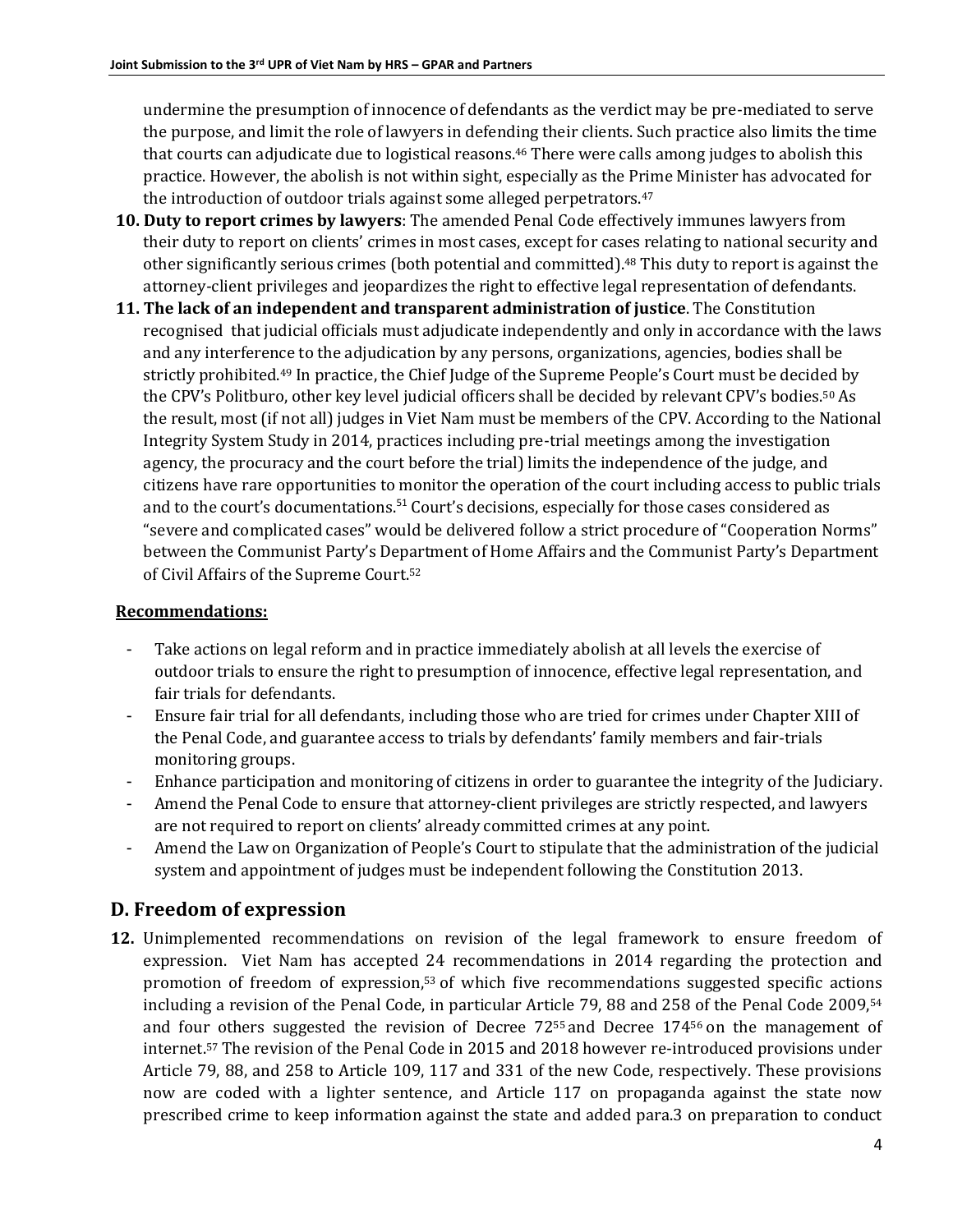the act of offense. To date, Decree 174 prevail. Decree 72 was revised by Decree No. 27/2018/NĐ-CP on 01/3/2018, however the revision did not respond to accepted UPR recommendations. Instead, the revised Decree 27/2018 introduced new provisions on using filter and the removal of information violated Article 5 para.1 of Decree 72 and stricter requirements of user registrations and data retention of social media users. In addition, the introduction of the Law of Cybersecurities<sup>58</sup> in 2018 added major concerns to a more restricted environment for expression on the internet.

#### **Recommendations:**

- Affirm Viet Nam's commitments on improving the legal framework to ensure freedom of expression, in particularly through revision of the Penal Code 2015, Decree 174/2013, Decree 72/2013 and Decree 27/2018, and the Law on Cybersecurities 2018 to make restrictions of freedom of expression in these instruments inline with international standards.
- Positively respond to the request for country visit by the Special Rapporteur onfreedom of opinion and expression.
- **13. Freedom of press.59**The Press Law revised in 2016 introduced a mechanism for state media to collaborate with private sector.<sup>60</sup> However it does not explicitly recognise private-owned press.<sup>61</sup> Private media and newspapers were commonly viewed as a threat to the national media and should be prevented.62The privatisation of state-own enterprises allowed a few exceptions for the private sector involvement in the establishment of new media,<sup>63</sup> however these outlets were eventually transfered back to the managament of the Ministry of Information and Communication (MOIC). The Press Law 2016 also allows news agencies to appoint their own editor-in-chief, however such appointment only takes effect with an approval by the MOIC, which would follow an acceptance from the Department of Propaganda and Education of the Communist Party. <sup>64</sup> The Department of Propaganda and Education provides directions for the management and control of media through a rigorous framework.<sup>65</sup> The Press Law provides that no pre-publishing content censorship procedure applied, $66$  in fact the Department – at the national and provincial level has advisory note to the media on what contents should or should not be published during its monthly, weekly or special meetings with media.<sup>67</sup>

#### **Recommendations**

- Immediately provide a legal framework for the creation and operation of independent and private media following Article 19 ICCPR.
- Develop strong measures to protect reporteurs from all forms of discriminations and violence; and respect their freedom of association.
- **14. Access to information.** A Law on Access to information was adopted in 2016,<sup>68</sup> responding to recommendations from different UN mechanisms<sup>69</sup> and Canada's recommendation in 2009.<sup>70</sup> The law contains several short-comings in realising principles of non-discrimination and maximum disclosure, including (i) narrow definition of access to information;<sup>71</sup> (ii) limited scope of obligation to disclosure of information, $72$ (iii) children and foreigners have limited access to information  $73$  and no measures to ensure access by illiterate people and people deprived of freedom; (iv) complicated procedure to conduct a request of information;<sup>74</sup>(v) broad exceptions in undisclosure information;<sup>75</sup> and (v)lack of an independent body to monitor the implementation of the Law and receive complaints. RTI graded the law at 68/150 points and ranked 90th/112 national legislation on access to information.<sup>76</sup> In practice, a survey showed more than 70% respondents viewed the refusal of requests of information a common or prevalent problem.<sup>77</sup> In 2017, only 9,3% respondents to PAPI knew the Law on Access to information as an instrument to request for information, instead, people would seek information through a known contact in the government (40%) and personal contacts (33%).<sup>78</sup> Key barriers of access to information named in a study by PPWG included unfriendly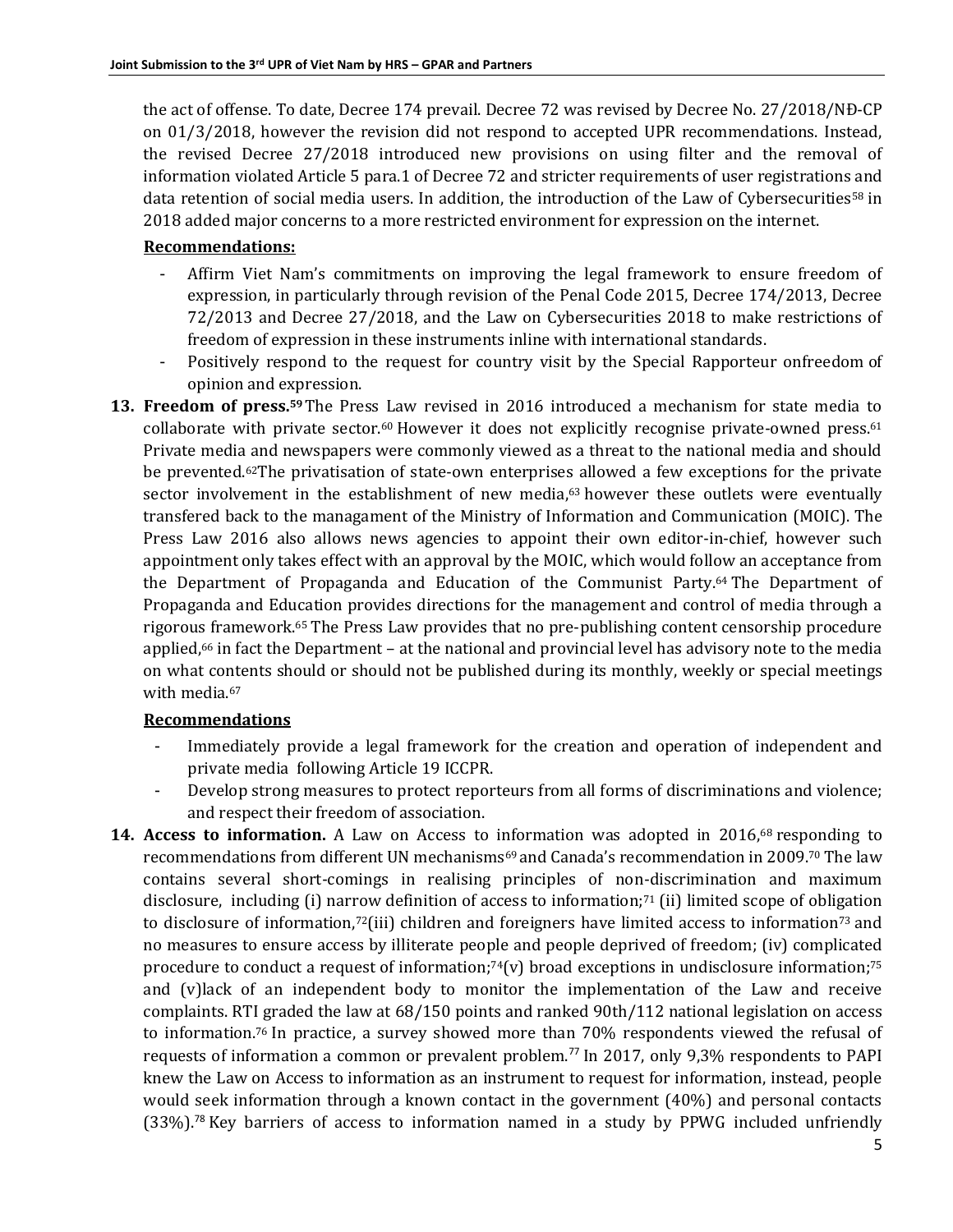attidutes from civil servants, the request-holders had to come to the relevant public organ several times to get their request fullfil, inadequate language and information, and refusal of requests or cost of the request was higher than expected.<sup>79</sup> People of ethnic minorities, people with dissabilities, children, people deprived of freedom are among the most disadvanted groups in terms of access to information.<sup>80</sup>71% male respondents and 74% female respondents of the PPWG' survey did not consider filling a complaint on access to information as they were not informed about complaint mechanism, lack of confidence in the authorities which handle complaints, and concerns about cost of legal services.<sup>81</sup>

### **Recommendations:**

- Amend the Law on Access to Information to be in line with Article 19 ICCPR and international standards.
- Invest more on the development of user-friendly online portals to meet the diverse needs of people.
- Ensure that the Law on the Protection of State Secrets inline with international standards and good pratices to promote the right to information.
- Consider the establishment of a national mechanism to protect and promote the right to know following international recognised good practices.

# **E. Fair election.**

**15.** To qualify as a candidate for election, a person would need to fulfil fixed criteria which may result in indirect discrimination against youth, people with disabilities and people of different opinions.<sup>82</sup> The National Election Council is not independent.<sup>83</sup> The process of candidacy negotiation for a final list of qualified candidates, and for candidates to run election campaigns are restricted and unfair for independent candidates.<sup>84</sup>Proxy voting is forbidden<sup>85</sup> yet a common practice, which not only affected the result of a fair election but also impaired the right to vote, especially of women.<sup>86</sup> Ballot counting is done with witnesses but not in open public,<sup>87</sup> and preliminary results of election at grassroot level are not announce immediately after the ballot counting.<sup>88</sup>

### **Recommendations:**

- Initiate a legal and social reform to ensure free and fair election, especially through allowing voters to directly nominate their candidates.
- Take strong measures to end proxy voting, including the requirement of showing Identification Document in addition to voter registration.
- Conduct ballots counting in public and immediately announce the preliminary result after the counting.

# **F. Freedom of Association**

**16.** No progress on legal reform for freedom of association was achieved. Besides recommendations from CRC (2012)<sup>89</sup>and the Special Rapporteur on freedom of religions or believes (2015),<sup>90</sup> Viet Nam has accepted seven recommendations in 2014 on freedom of association,<sup>91</sup> including one on "promoting a legal, administrative and fiscal framework in which such institutions can be created and developed and perform their activities without any obstacles and with freedom of expression."92However, no progress to respond to these recommendations was observed. Decree 45/2010/ND-CP, with several un-due restrictions<sup>93</sup> and incompatible with the recognition of freedom of association in the Constitution 2013, is still in effect. The existing framework contains several discriminatory elements: Those political-social association<sup>94</sup>and "specialised associations"<sup>95</sup> were guaranted with a clear legal framework and budget from the government for their operation,<sup>96</sup> which would constitute positive discrimination against other forms of associations. Decree 45/2010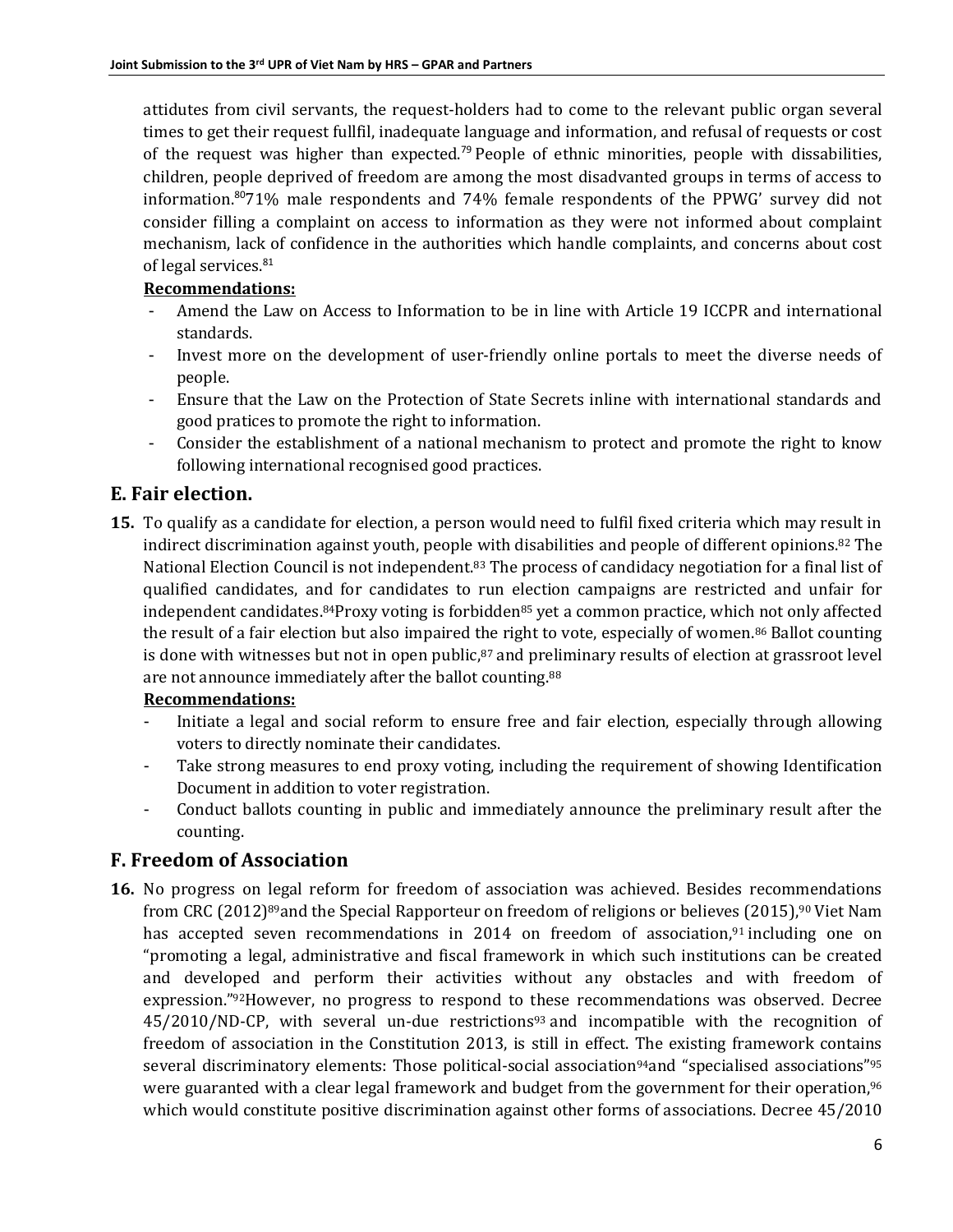imposed criteria for the appointment of the leader of an association, including a condition of good health<sup>97</sup> which may directly exclude people with dissabilities or patients to form and lead their own associations.<sup>98</sup> Other sub-law process, such as the revision of Decree 93/2009<sup>99</sup> introduced stricter conditions and control on the approval of partnership projects, activities and funding related to international NGOs. The Law on Association in pending for the last 20 years, again was postponed in 2016 at a controversial draft including most of existing restrictions. Within this narrow framework, the exercise of association was hindered significantly.<sup>100</sup> The Justice Index showed a percentage of people who consider having freedom of association realised dropped from 71,8% in 2012 to 60,2% in 2015. 101

#### **Recommendations**

- Take concrete steps to implement Viet Nam's commitment on freedom of association, including **(R) promoting a legal, administrative and fiscal framework in which non-profit institutions can be created and developed and perform their activities without any obstacles and with freedom of expression.**
- Ensure that the Law on Association will be developed and adopted timely, taking into account recommendations from UN Treaty bodies, the Special Rapporteur on Freedom of Association and Assembly, and the UPR process.
- Positively respond to the request for the country visit of the Special Rapporteur on Freedom of Association and Assembly before 2021.
- **17.** The right of workers to freely form and join trade union are not recognised properly in the Constitution 2013<sup>102</sup> and the Law on Trade Union.<sup>103</sup> The right to form or join trade union was coded in the Law on Trade Union,<sup>104</sup> however such act would have to conform with the Charter of Viet Namese Trade Union.<sup>105</sup> As a result, workers could only join the existing system of the Viet Nam General Confederation of Labour or form a new chapter under the Union but not their own union of their free will. In addition, it is noted that in many cases, the leaders of trade union at the grassroot level were also high-level managers in the enterprises.<sup>106</sup>

**Recommendation:** Allow employees to freely form or join independent trade union of their choice.

### **F. Freedom of Assembly**

- **18.** Viet Nam has accepted five recommendations on freedom of peaceful assembly in 2014, most notably a recommendation from Australia to "Enact laws to provide for and regulate freedom of assembly and peaceful demonstration in line with ICCPR".107Viet Nam "noted that States had the responsibility to protect all rights, including the right to peaceful assembly. It took note of the recommendations to manage assemblies and saw it as a useful reference."<sup>108</sup> However, to date, the right to peaceful assembly was severely restricted. The assembly of more than five people in public would need a permission following Decree 38/2005/NĐ-CP dated 18/3/2005 on measures to maintain public order.109Not only demonstrations in public were restricted, by the prevailing Decision 76/2010/QD-Ttg dated 30/11/2010, meetings and gathering events such as workshops or conferencewith "international elements"<sup>110</sup> for a number of subjects including human rights would need to acquire approvals from at least two ministries<sup>111</sup> and a final approval by the Prime Minister. A draft Law on Demonstration was assigned to the MPS for preparation, however the draft had been discussed in discretion and unvailable for the public.
- **19.** Anecdotal information, testimonies and photos from self-identified peaful protestors showed that they have experienced arbitrary arrests, detention and abuse by security forces, including plainclothes forces<sup>112</sup> especially at protests during summer 2016 and 2018.<sup>113</sup>

#### **Recommendations:**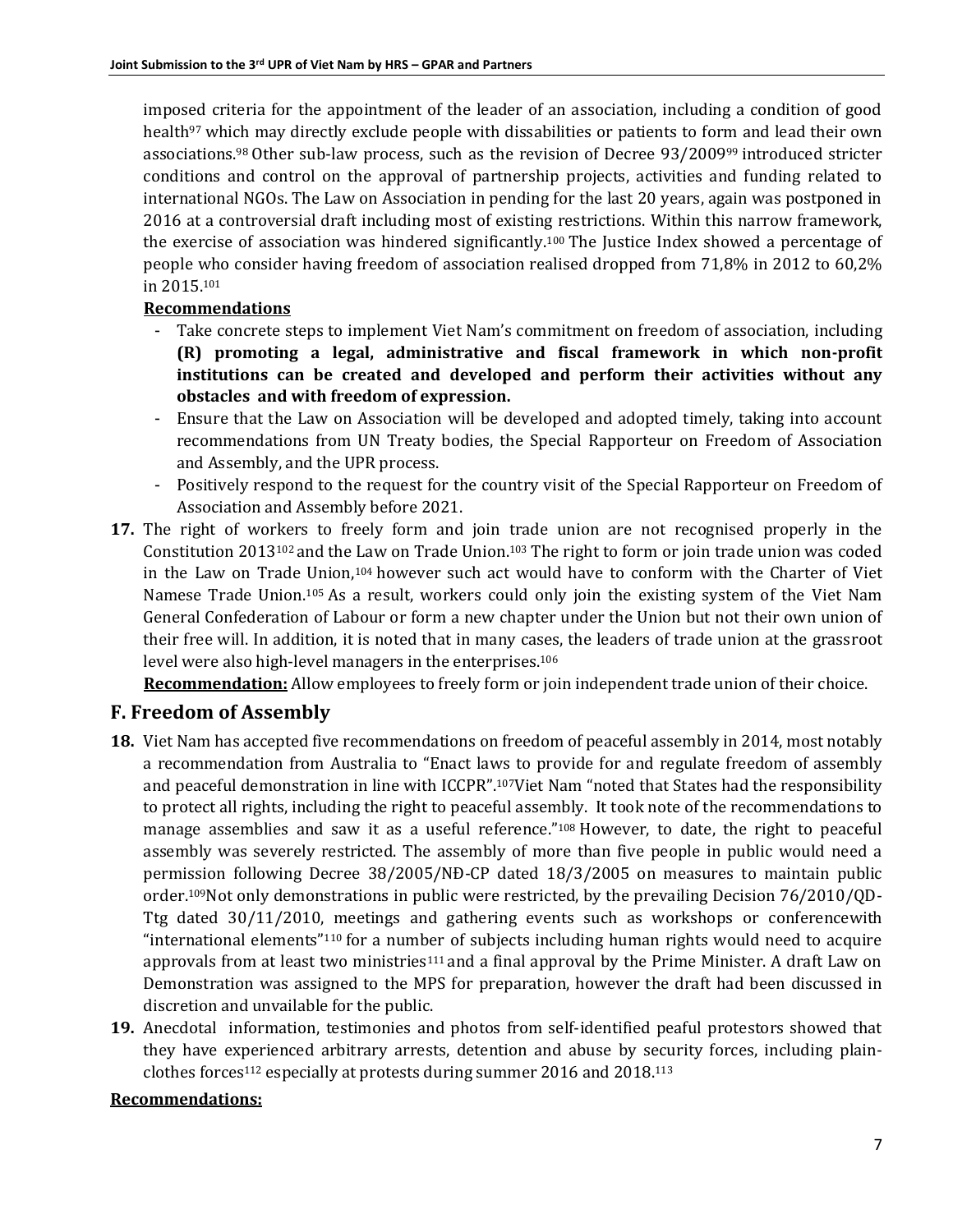- Give effect to Article 25 of the Constitution 2013 through introducing a legal framework to enable individuals and groups to exercise their rights to freedom of peaceful assembly as a positive follow-up to the Human Rights Council Resolution 31/37.<sup>114</sup> Immediately revoke Decision 76/2010/QD-Ttg. Timely introduce a Law on Demonstration inline with international standards and good practices of management of demonstration as suggested by the Special Rapporteur on Freedom of Association and Assembly.
- Encourage civil organisation to conduct monitoring of peaceful demonstrations.
- Investigate allegations on the excessive use of force in managing demonstrations and protests; provide guidelines on managing peaceful protests to the public, police force and media.
- **(R) Extend an invitation to the Special Rapporteur on Freedom of Association and Assembly for a country visit.**

### **G. Education**

- **20.** In 2014, Viet Nam has accepted one recommendation on "ensuring education free of charge in practice".115The Constitution 2013 and The Law on Education provides that public elementary education is compulsory and tuition-free.<sup>116</sup> Despite that almost 20% of the government's budget was spent for education, agovernment' survey in 2015-2016 reported that households spent about 30% of their expenses on education for their children.<sup>117</sup> Costs of schooling subjected to families' contribution included several types of fees.<sup>118</sup> Despite an increase financial support for poor households, schooling expenses continues to be a great challenge to the realisation of universal education, and particularly affected children from households living close to the porvety line who were not qualified for support.
- **21.** Viet Nam accepted 14 recommendations on improving access and quality of education and addressing inequality in education.<sup>119</sup> However, recent studies suggested that girls, ethnic minorities and the poorest continued to be disproportionately excluded and under-served. Secondary enrolment rates are over 65 percent among majorities and advantaged groups of the Kinh and Hoa (Chinese Viet Namese), but fall to as little as 13.7 percent for other ethnic minorities groups.<sup>120</sup>Ethnic minority girls are substantially less likely than boys to continue on to secondary school, college and university.<sup>121</sup>
- **22.** A number of restrictions in regulations on student affairs might have negative impact on the exercise of rights by students in and outside of their schools, in particular in terms of freedom of expression, freedom of assembly and freedom of religions, $122$  and the right to vote. $123$

### **Recommendations:**

- (R) Ensure elementary and secondary education free of charge in practice; Introduce measures to ensure transparency in educational investment from the national to school level, especially through public accountability mechanism and empowering the role of parents' associations.
- Ensure quality of education through increasing invesment on teacher training and school management training, resources and materials.
- Review human rights impacts of the "socialisation" policy of public services<sup>124</sup> and introduce measures to detect and address discriminatory practices in the public services, including education, health care and public transportation.
- Move forward to expand successful mother-tongue and bi-lingual education programs for ethnic minorities.
- Ensure the legal framework for the management of educational institutions is conducive to the enjoyment and exercise of human rights by students and teachers. Revise the Law on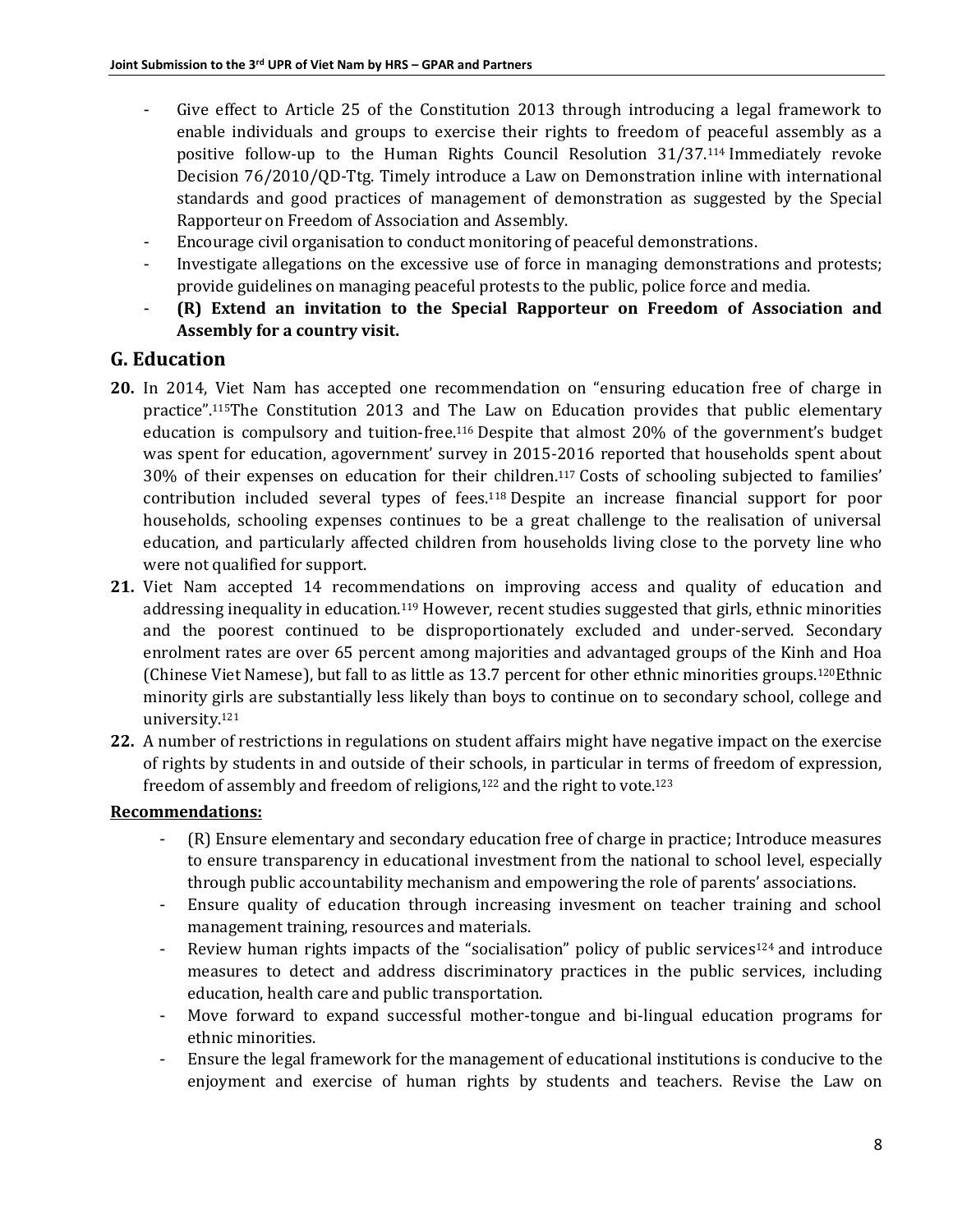Education, the Law on Higher Education 2012 and other Circulars to ensure these instruments do not infringe the rights of students.

### **H. The right to land**

- **23.** A progress in implementing the accepted recommendation on ensuring land entitlement for women<sup>125</sup> has been achieved: the gap in having names on land use right certificates between men and women dropped significantly from  $18\%$  (2016) to 9%(2017).<sup>126</sup> However, it is noted that the percentage of men who did not have land use right certificate because their spouse's name was on the certificate is significantly lower: 1.18% (in 2016) and 1.76% (in 2017) respectively.
- **24. Land acquisition, eviction and displacement**. <sup>127</sup> From 1980, individual's land ownership was no longer legally recognised.<sup>128</sup> According to PAPI-2017,<sup>129</sup>one per every 14 Viet Namese people experienced land acquisition.<sup>130</sup> The percentage of people who felt a fair compensation for their taken land dropped from 36%(2014) to only 21%(2017). People from ethnic minorities could be more vulnerable in land acquisition as showned in 2016, 26% ethnic minority respondents experienced landloss said they received no compensation, compared with a 15% of majority Kinh respondents. Together with a lack of transparency in land-use planning and land acquisition, unfair compensation made land disputes a raising problem.131The Land Law 2013 Article 62 provides that the Government could take land for social-economic development as for public interest, including also real estate and mining projects.<sup>132</sup> by private sectors. Reported cases showed evictions conducted before disputes were resolved lawfully,133including evictions of religious properties.<sup>134</sup>
- **25. Unfair allocation of forest land.** A number of regulations on forest land allocation to households were introduced since 1994,<sup>135</sup> including allocation of forest land to communities. A report from the Ethnic Council of the National Assembly suggested that by 2016, the implementation of the policy on forest land allocation to households and communities has resulted in an allocation of 1,128,096 ha forest for communities and 2,930,059 ha forest for households. However the forest allocated to ethnic minorities, as noted in the report, were mostly forest with low productivity in scattered areas and rocky mountains.<sup>136</sup> The forest land allocated to households and communities was very limited comparing to those area managed by forest state enterprises,  $137$  and a North – South disparity seemed to exist in the implementation of the land allocation policy. Expert salso noted an insignificant statistic on land and forest allocated to communities as spiritual/co-management.<sup>138</sup>

#### **Recommendations:**

- Recognise the right to own land by individuals and organisations.
- Revise the Land Law 2013 to refrain from land acquisition by the government for real estate and economic development projects.
- Consider the adoption and application of the UN's Basic Principles and Guidelines on Development-Based Evictions and Displacement.<sup>139</sup> Ensure its obligations following the UN Guiding Principles on Business and Human Rights are fully realised, in particular through an introduction of a National Action Plan.
- Further its effort in the recognition of forest and land use rights and customary rights, including collective and spiritual land, to ethnic minorities; ensure their rights to land, cultures and their right to development.

# **III- Situation of groups**

### **LGBTI people**

**26.** Recognition of same-sex marriage. The revised Law on Marriage and Family (2014) has removed the prohibition on marriage between people of same sex.<sup>140</sup> However, it provides that "the State shall not recognise marriage between persons of the same sex".<sup>141</sup> Same-sex couples in actual cohabitation are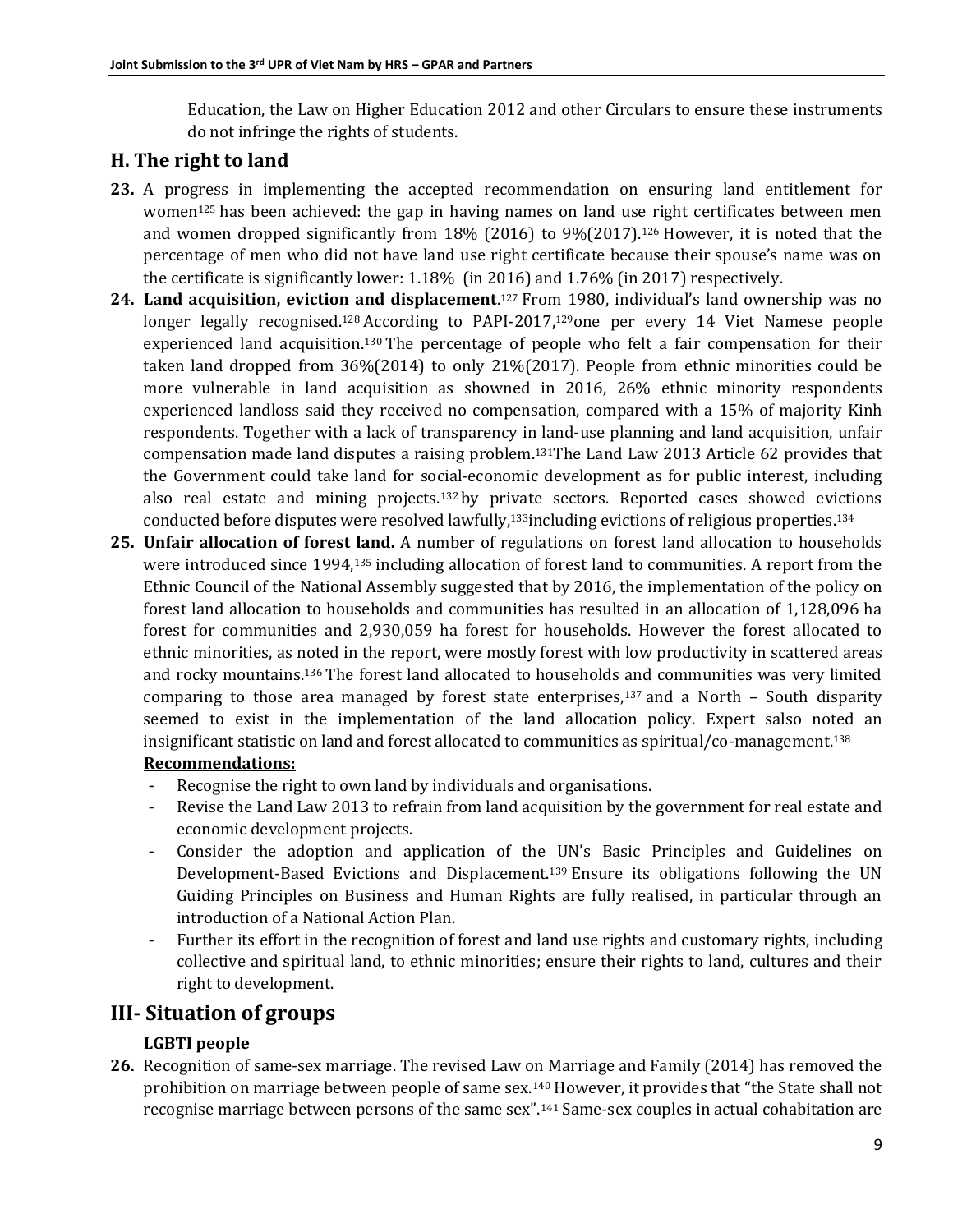not acknowledged and protected before the law. The enjoyment of rights arising from their actual cohabitation is not guaranteed as same as persons' in heterosexual marriage, such as ownership of common properties, right to representation, rights and obligations between parents and children, right to inheritance and right to request settlement of divorce.

**27.** The Civil Code revised in 2015 has legalised the right to sex reassignment in Article 37.<sup>142</sup> However, a legal process for sex-reassignment needs to be in place for the provision to take effect. A draft Law on Sex Reassignment was drafted by the Ministry of Health but not foreseen to be included in the working program of the National Assembly in the near future.<sup>143</sup> Without access to sex-reassignment, according to a study in 2015, 37% of transgender women and 64.3% of transgender men in the study experienced rejection, harassment, humiliation when they perform procedures which require showing identification documents with name and gender. In a larger context, LGBT people faced different forms of discriminations across sectors, most notably in education, health care and employment.<sup>144</sup>

#### **Recommendations:**

- Move forward to legalise same-sex marriage before 2023.
- Timely adopt a law on sex-reassignment to give effect to the recognition of the right to sexreassignment in the Civil Code 2015.
- (R)Take steps to implement Chile's recommendation in 2014 to introduce a comprehensive law on anti-discrimination, including discrimination on gender identity and sexual orientation.
- Continue to raise awareness by civil servants and the public to combatdiscrimination, especially in public services.
- **28. Access to public transportation and space by people with dissabilities**. <sup>145</sup>In 2012, the Government has issued a scheme for assisting the disabled in the 2012-2020,<sup>146</sup>with specific targets towards ensuring access to public transportation by 80% people with disabilities respectively, and 100% public buildings and offices are accessible for people with disabilities. However, the implementation of the scheme in the transportation and construction sector was rather slow, with an action plan was developed in the end of 2016 and a review of the access to transport infrastruction was conducted in 2017.<sup>147</sup> Testimonies from people with disabilities<sup>148</sup> showed that it is still extreamly difficult for them to access and use public transportation, and that accommodations introduced in the scheme was mostly pilot and show-cases than a proper coverage.

#### **Recommendations:**

- Review the progress of implementing the Scheme of assistance for people with disabilities and take actions to achieve its targets.
- Make a monitoring and complaint mechanism for equal access to transportation and public building available for the public, especially for people with disabilities.
- Provide an enabling environment for the establishment and operation of people with disabilities' organisations and their involvement in monitoring the implementation of policies for inclusion.
- **29. Human Rights Defenders**. In 2014, Vietnam accepted four recommendations regarding human rights defenders,<sup>149</sup> including one from Norway regarding giving legitimacy and recognition of human rights defenders.<sup>150</sup> At the Human Rights Council, the country "recognized the importance and lawful role of organs of society in the promotion and protection of human rights and agreed that primarily, States should take measures to protect them".<sup>151</sup> However, at the domestic level, no such official recognition has been made to human rights defenders. Instead, a weak and vague legal framework might create confusion between the exercise of fundamental freedoms including freedom of speech, expression, association, assembly and the right to take part in the public life and activities of human rights protection with illegal acts. <sup>152</sup> In particular, despite having accepted five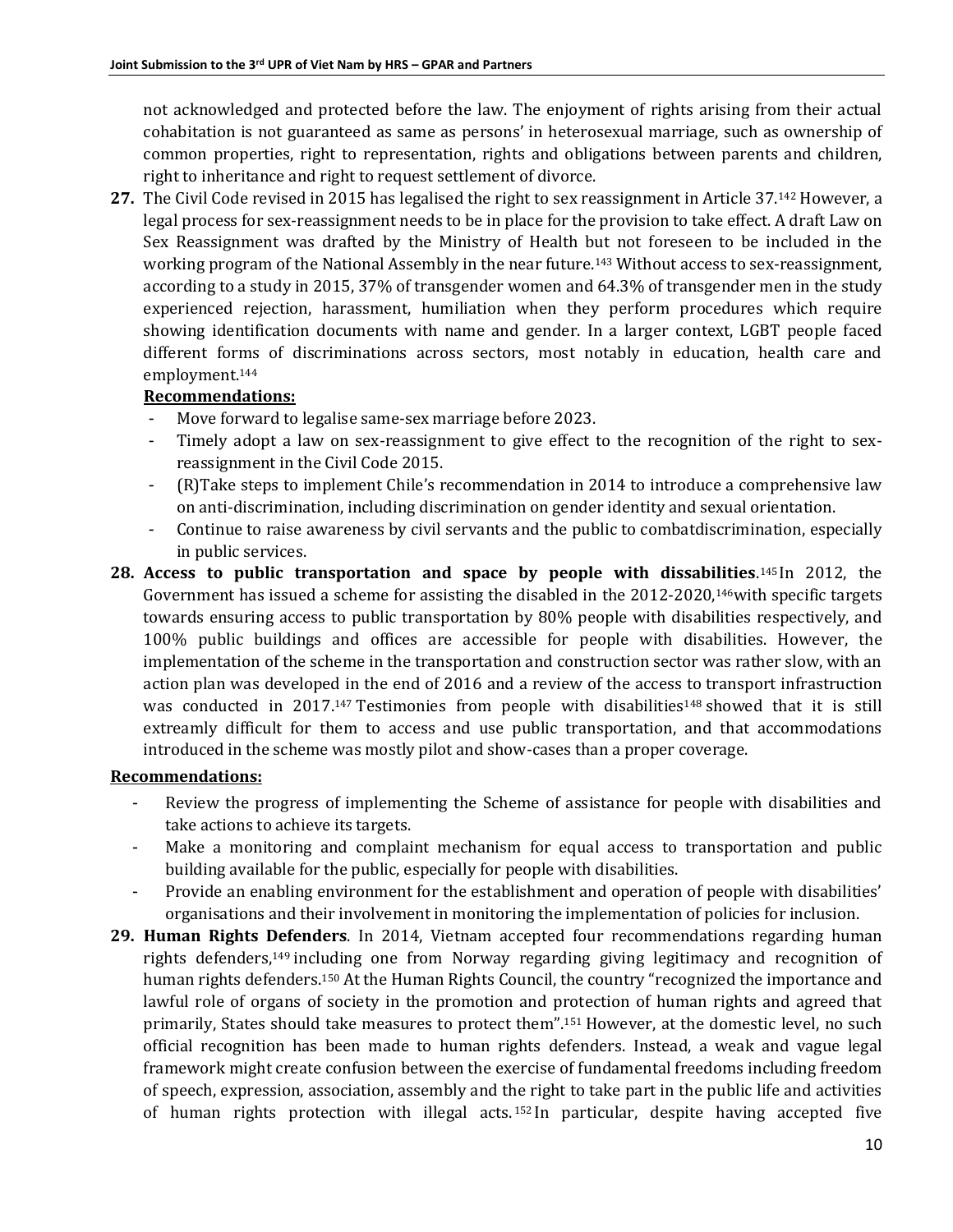recommendations on the revision of the Penal Code to be in inline with international human rights standards,<sup>153</sup> the Penal Code 2015 maintains those provisions. <sup>154</sup>From 2014, at least 29 people were convicted by article 88 and five people were charged following article 258 of the Penal Code 2009.<sup>155</sup> A restricted legal framework such as Decision 76/2010/QG-Ttg requires in-door meetings such as conference or training involving international experts to aquire approval from the Prime Minister created un-due burdens for human rights defenders to conduct their activities.

### **Recommendations**

 $\overline{a}$ 

- (R) Take steps to implement recommendation No.143.34 by Norway from the 2nd UPR.
- Revise ambiguous provisions in Article 117 and 331 of the Penal Code 2015, which may affect the exercise of recognised fundamental freedoms; Timely adopt a Law on Association and a Law on Demonstration which are in line with relevant international standards and reflect Vietnam's commitment at the Human Rights Council; Revise Decree 93/2009/ND-CP and Decision 76/2010/QD-Ttg to ensure an enabling environment for organisations and groups to conduct their activities on human rights promotion and protection.
- Extend an invitation to the Special Rapporteur on Situations of Human Rights Defender for a country visit to Vietnam.

<sup>5</sup>Visits of the Special Rapporteur on Freedom of Religions or Believes (July 2014) and the Special Rapporteur on the Right to Food (November 2017).

detentio[n.https://spinternet.ohchr.org/\\_Layouts/SpecialProceduresInternet/ViewCountryVisits.aspx?Lang=en&co](https://spinternet.ohchr.org/_Layouts/SpecialProceduresInternet/ViewCountryVisits.aspx?Lang=en&country=VNM) [untry=VNM](https://spinternet.ohchr.org/_Layouts/SpecialProceduresInternet/ViewCountryVisits.aspx?Lang=en&country=VNM)

<sup>1</sup> The ratification is inline with a full implementation of those recommendations: in 2014 by Kazakhstan (143.9), Denmark (143.10), Belgium (143.11), Gabon, Mali, Slovakia and Togo (143.12), Poland and Switzerland (143.13), USA (143.14), partly implemented recommendations from France, Austria, Czech and Uruguay (143.15). (Number of recommendations are from UN Document No. A/HRC/26/6 and A/HRC/26/6/Add.1); This is also a full implementation of recommendations in 2009 from Algeria, Australia, Chile and Sweden.

<sup>&</sup>lt;sup>2</sup> Two human rights conventions which Viet Nam has not signed are the CMW - International Convention on the Protection of the Rights of All Migrant Workers and Members of Their Families and CED- the Convention for the Protection of All Persons from Enforced Disappearance.

<sup>3</sup> This is to repeat recommendation No. 143.17 by Gabon and No.143.24 by Slovenia in 2014. (UN Document No. A/HRC/26/6 and A/HRC/26/6/Add.1).

<sup>4</sup> This is a repeated recommendation following those No.143.1 by Albania, Azerbaijan, Nicaragua and Niger, No.143.6 by Portugal and Uruguay, No. 143.8 by Portugal, 143.15 by Czech and Portugal, No.143.16 by Thailand, No.143.30 by Tunisia, No.143.104 by Estonia in the second UPR in 2014. UN Document No. A/HRC/26/6 and A/HRC/26/6/Add.1

<sup>6</sup> Including: SR on extrajudicial, summary or arbitrary executions, WG on business enterprises, SR on sale of children, SR on Torture, SR on slavery, SR on education, SR on toxic waste, SR on rights to water and sanitation, SR on disability, SR on freedom of expression, SR on HR defenders, SR on migrants, SR on freedom of assembly, WG on arbitrary

<sup>7</sup> Including its voluntary commitment as a candidate of the UN Human Rights Council to consider such establishment of an NHRI; the acceptance of two UPR recommendations in 2014 (Accepted recommendation 143.39 by Niger in the 2nd UPR in 2014: "Establish an independent national human rights institution". Accepted recommendation No.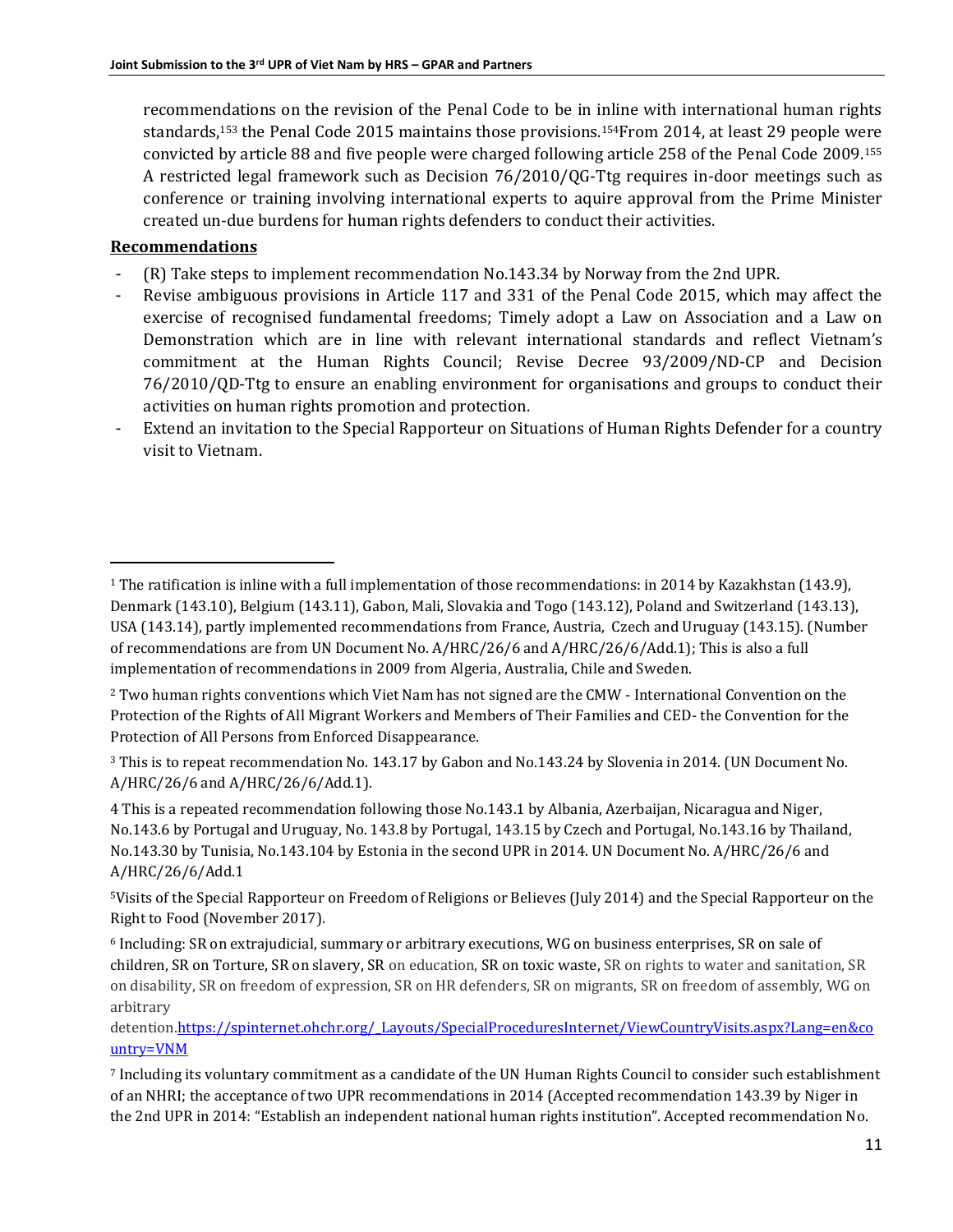$\overline{\phantom{a}}$ 143.38 from Morrocco: "Establish a national institution for the promotion and the protection of human rights".); Viet Nam also has an oral commitment with CERD in 2012: "The Committee regrets the overall absence of concrete actions and time frames for the establishment of a national human rights institution in accordance with the principles relating to the status of national institutions for the promotion and protection of human rights (Paris Principles). It also notes with appreciation the oral commitment made by the delegation to actively consider the establishment of such institution in the near future (arts. 2 and 6)".[CERD/C/VNM/CO/10-14 \(CERD, 2012\),](https://uhri.ohchr.org/document/index/45DB324B-ECDE-4D2A-8855-1B368A9C42F3) para.11.

<sup>8</sup> Other relevant accepted recommendations on achieving progress towards the establishment of an NHRI following the Paris Principles, including recommendations No. 143.36 from Indonesia, No.143.37 from Thailand, and No. 143.42 from Tunisia; noted recommendations No.143.40 from Spain and Portugal, No.143.41 from Congo , France , Madagascar , Togo, No. (UN Document No. A/HRC/26/6 and A/HRC/26/6/Add.1); (not supported) UPR Recommendations from Mexico, Azerbaijan, New Zealand, Germany, and France in 2009 (A/HRC/12/11). It is also concerns and recommendations by treaty bodies: the Committee on Economic, Social and Cultural Rights (E/C.12/VNM/CO/2-4, 2014,); the Committee on Elimination of Racial Discrimination [\(CERD/C/VNM/CO/10-14](https://uhri.ohchr.org/document/index/45DB324B-ECDE-4D2A-8855-1B368A9C42F3)  [\(CERD, 2012\),](https://uhri.ohchr.org/document/index/45DB324B-ECDE-4D2A-8855-1B368A9C42F3) para.11), the Committee on the Rights of the Child [\(CRC/C/VNM/CO/3-4 \(CRC, 2012\),](https://uhri.ohchr.org/document/index/8931C140-A935-416B-846C-5D474C30B47B) para.16); by special procedues including the Independent Expert on minorities issues during her country visit in 2011 [\(A/HRC/16/45/Add.2 \(IE Minorities, 2011\),](https://uhri.ohchr.org/document/index/73E365DB-625D-4D34-BF20-2136747F4538) [the](https://uhri.ohchr.org/document/index/ADA8E2C6-F157-4F46-B9D5-B1947FA49C41) Independent expert on the effects of economic reform policies and foreign debt on the full enjoyment of all human rights, particularly economic, social and cultural rights in 2012 [\(A/HRC/20/23/Add.1\),](https://uhri.ohchr.org/document/index/ADA8E2C6-F157-4F46-B9D5-B1947FA49C41) the Special Rapporteur on extreme poverty and human rights in 2011 (A/HRC/17/34/Add.1).

<sup>9</sup> Established by Decision No.1717/QĐ-TTg dated 06/10/2015.

<sup>10</sup> Established by Decision No. 856/QĐ-TTg on 15/06/2017.

<sup>11</sup> This body is led by the Prime Minister, has an inter-agencies structure from the national to the district level. At the provincial level, these steering commitees were often named "Steering Commitee on Protection and Struggle on human rights" (Ban chỉ đạo công tác bảo vệ và đấu tranh nhân quyền) as stated in several decisions of establishment of such organs at the provincial, city and district level.

<sup>12</sup>A Major General of the Ministry of Public Securities acts as the Director of the Permanent Office of the Government' Steering Committee on Human Rights and the Office operates as a unit within the Ministry of Public Securities.

<sup>13</sup> As stipulated in the respective decisions to establish the body. The decision to establish the Government's Steering Committee on Human Rights and its Permanent Office under the Ministry of Public Securities (presummably Decision No. 63/2004/QD – Ttg dated 16/4/2004) is not found published in the Government's portal of official documents.

14 This is to repeat recommendations No.143.40 by Portugal and Spain, 143.41 by Congo, Pháp, Madagascar, Togo in 2014, and rejected recommendations from Azerbaijan, Brazil, Germany, New Zealand, France, Mexico in 2009;

<sup>15</sup> The implementation of the UPR recommendations in 2014 was directed by a national master plan promulgated by the Prime Minister's Decision No.2057/QD-Ttg on 23/11/2015 (a copy of the decision could be found at [https://thuvienphapluat.vn/van-ban/Quyen-dan-su/Quyet-dinh-2057-QD-TTg-thuc-hien-khuyen-nghi-Viet-Nam](https://thuvienphapluat.vn/van-ban/Quyen-dan-su/Quyet-dinh-2057-QD-TTg-thuc-hien-khuyen-nghi-Viet-Nam-chap-thuan-theo-Co-che-ra-soat-dinh-ky-pho-quat-chu-ky-2-296205.aspx)[chap-thuan-theo-Co-che-ra-soat-dinh-ky-pho-quat-chu-ky-2-296205.aspx](https://thuvienphapluat.vn/van-ban/Quyen-dan-su/Quyet-dinh-2057-QD-TTg-thuc-hien-khuyen-nghi-Viet-Nam-chap-thuan-theo-Co-che-ra-soat-dinh-ky-pho-quat-chu-ky-2-296205.aspx) ). Respectively, the Concluding Observation by the Commitee on the Rights of the Child (2012) was followed up with an action plan by the Prime Minister's Decision No.535/QD-Ttg on 14/4/1014 (a copy of the decision could be found at [https://thuvienphapluat.vn/van-ban/Quyen-dan-su/Quyet-dinh-535-QD-TTg-nam-2014-thuc-hien-Khuyen-nghi-](https://thuvienphapluat.vn/van-ban/Quyen-dan-su/Quyet-dinh-535-QD-TTg-nam-2014-thuc-hien-Khuyen-nghi-Uy-ban-ve-quyen-tre-em-Lien-hop-quoc-226290.aspx)[Uy-ban-ve-quyen-tre-em-Lien-hop-quoc-226290.aspx](https://thuvienphapluat.vn/van-ban/Quyen-dan-su/Quyet-dinh-535-QD-TTg-nam-2014-thuc-hien-Khuyen-nghi-Uy-ban-ve-quyen-tre-em-Lien-hop-quoc-226290.aspx) ); the Concluding Observation by the CEDAW Committee (2015) was implemented through the Prime Minister's Decision No.668/QD-Ttg on 16/5/2017 (a copy of the decision could be found a[t https://thuvienphapluat.vn/van-ban/Van-hoa-Xa-hoi/Quyet-dinh-668-QD-TTg-2017](https://thuvienphapluat.vn/van-ban/Van-hoa-Xa-hoi/Quyet-dinh-668-QD-TTg-2017-thuc-hien-khuyen-nghi-Uy-ban-xoa-bo-phan-biet-doi-xu-voi-phu-nu-349332.aspx) [thuc-hien-khuyen-nghi-Uy-ban-xoa-bo-phan-biet-doi-xu-voi-phu-nu-349332.aspx\)](https://thuvienphapluat.vn/van-ban/Van-hoa-Xa-hoi/Quyet-dinh-668-QD-TTg-2017-thuc-hien-khuyen-nghi-Uy-ban-xoa-bo-phan-biet-doi-xu-voi-phu-nu-349332.aspx); There was no action plan yet for the concluding observation by the CESCR in 2014.

<sup>16</sup> dated 17/10/2010 by the Secretariat of the Communist Party on human rights work in the new period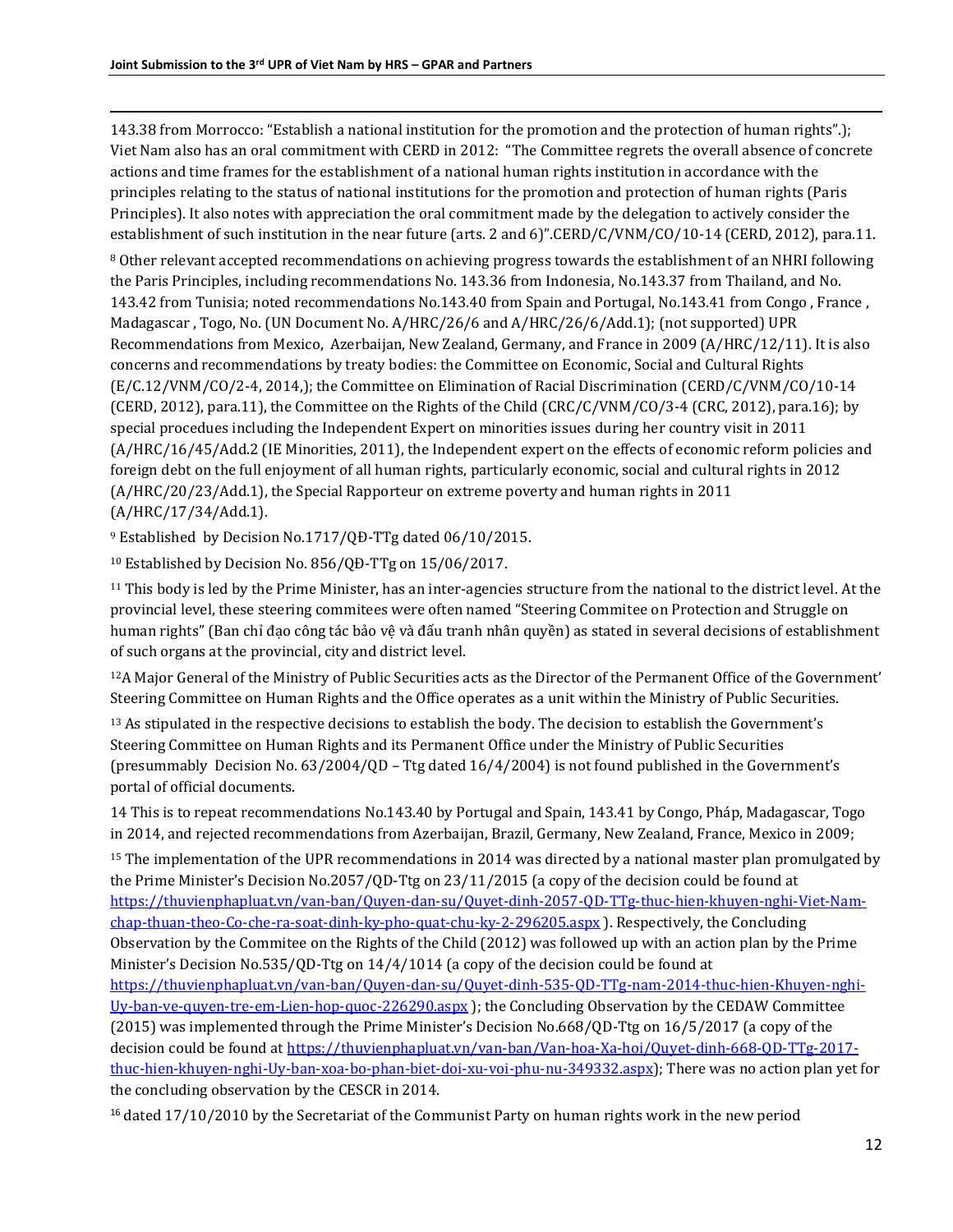<sup>17</sup> dated 14/3/2011 on the Action Plan to implement Directive 44.

<sup>18</sup> Following Decision 1309/QD-Ttg on 05/9/2017 on the approval of the project Introducing human rights content in the national school system. Accessed a[t https://luatViet Nam.vn/giao-duc/quyet-dinh-1309-qd-ttg-thu-tuong](https://luatvietnam.vn/giao-duc/quyet-dinh-1309-qd-ttg-thu-tuong-chinh-phu-116799-d1.html)[chinh-phu-116799-d1.html](https://luatvietnam.vn/giao-duc/quyet-dinh-1309-qd-ttg-thu-tuong-chinh-phu-116799-d1.html) 30/6/2018.

<sup>19</sup> No.143.59 (Egypt) and 143.62 (Belarus), UN Document No. A/HRC/26/6 and A/HRC/26/6/Add.1.

<sup>20</sup> Recommendations No.143.53 (People Republic of Korea), 143.60 (Uzbekistan), 143.61 (Venezuela), 143.63 (Djibouti), 143.167 (Tunisia), 143.227 (Turkmenistan). UN Document No. A/HRC/26/6 and A/HRC/26/6/Add.1.

<sup>21</sup> For instance, a training on human rights involving international speakers, participants or funding would be considered falling into the scope of Decision 76/2010/QD-Ttg which requires approval from at least two ministries (Ministry of Foreign Affairs and Ministry of Public Securities) and a final approval from the Prime Minister, in addition to a pre-approval by the agency which the NGO/organisation belong to as no independent NGO exists in Viet Nam.

<sup>22</sup> Recommendations No.143.17 (Gabon), No.143.83 (Leichenstein), No.143.84 (Slovenia), No.143.86 (Serbia), No.143.87(Netherlands), No.143.88 (Chile) No.143.206 (Libya), No.143.207 (Argentina), No.143.211 (Republic of Congo). (UN Document No. A/HRC/26/6 and A/HRC/26/,6/Add.1).

<sup>23</sup> Recommendations No.143.88 (Chile) and 143.211 (Republic of Congo). (UN Document No. A/HRC/26/6 and A/HRC/26/6/Add.1).

<sup>24</sup> E/C.12/VNM/CO/204 (CESCR, 2014).

 $\overline{\phantom{a}}$ 

<sup>25</sup> Such as the Law on Gender Equality, the Labour Code or the Law on Education. Law on Access to Information, Law on Children. However prohibited grounds for discrimination were often listed as a limited exhaustive list, missing important grounds such as political opinion, social origin or sexual orientation.

<sup>26</sup> Nguyễn Thị Phương Thanh. Pháp luật về phòng, chống phân biệt đối xử ở Việt Nam hiện nay. Tạp chí Dân chủ và Pháp luật. 25/8/2015 Accessed at<http://tcdcpl.moj.gov.vn/qt/tintuc/Pages/xay-dung-phap-luat.aspx?ItemID=166> on 05/7/2018.

<sup>27</sup> Committee on the Elimination of Racial Discrimination. 2012. Concluding observation. CERD/C/VNM/CO/10-14 [\(CERD, 2012\)](https://uhri.ohchr.org/document/index/45DB324B-ECDE-4D2A-8855-1B368A9C42F3) para.(a): "Assess the reasons for the low number of complaints relating to racial discrimination, including whether it may be due to victims' lack of awareness of their rights, language barriers, fear of reprisals, limited access to available mechanisms, or the authorities' lack of attention or sensitivity to cases of racial discrimination".

<sup>28</sup> Recommendations No.143.89 by Belgium, No.143.90 by Namibia, No.143.92 by Switzerland, No.143.94 by Italy (UN Document No. A/HRC/26/6 and A/HRC/26/6/Add.1).

<sup>29</sup> Recommendation No. 143.95 by New Zealand (UN Document No.  $A/HRC/26/6$  and  $A/HRC/26/6/Add.1$ ).

<sup>30</sup> Recommendations No. 143.92 by Switzerland and 143.94 by Italy, recommendation No.143.103 by Australia (UN Document No. A/HRC/26/6 and A/HRC/26/6/Add.1).

<sup>31</sup> Death penalty was removed from one economic crime (produce and trading of : Death penalty was removed from one economic crime (produce and trading of: fake food and food additives products), two drugs related crimes (illegally drug possession and drug appropriation), two non-violence crimes (opposing order and surrendering to the enemy) and two violence related crimes (destruction of projects of national security importance and robbery).  $32$  Vietnam maintains the capital punishment for 18 crimes, including eight non-violent crimes, which are: Carrying out activities aimed at overthrowing the people's administration (Article 109); Spying (Article 110); Manufacturing and/or trading of fake goods such as cuảtive medicines or preventive medicines (Article 194); Illegally producing narcotics (Article 248); Illegally transporting narcotics (Article 250); Illegally trading in or appropriating narcotics (Article 251); Embezzling property (Article 353); Receiving bribes (Article 354). The 10 other crimes punishable by death include: High treason (Article 108); Rebellion (Article 112); Terrorist activities aimed at opposing the people's administration (Article 113); Sabotaging the material-technical foundations of the Socialist Republic of Vietnam (Article 114); Murder (Article 123); Rape against a minor under the age of 16 (Article 142); Terrorism (Article 299);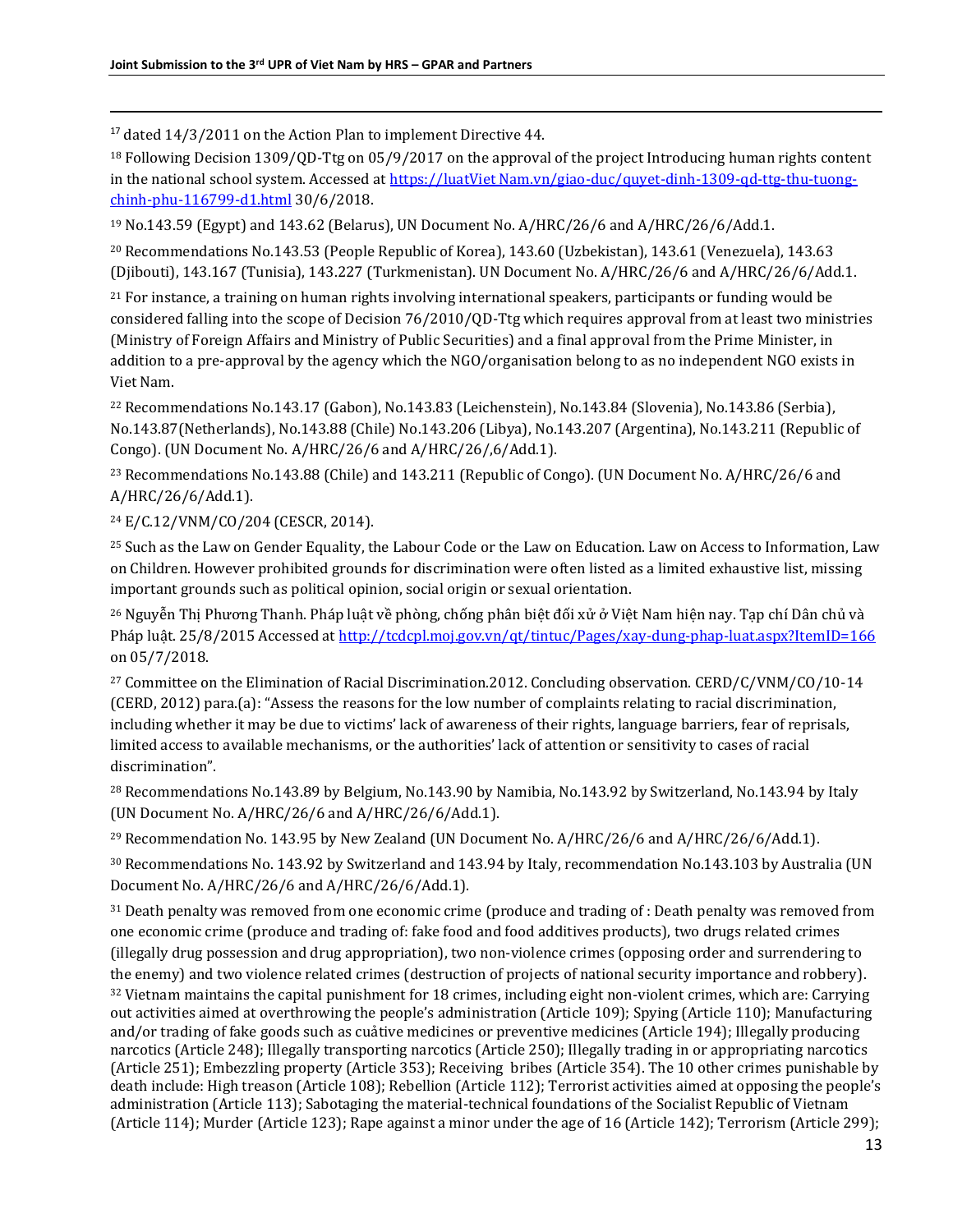Undermining peace, provoking wars of aggression (Article 421); Crimes against humanity (Article 422); War crimes (Article 423).

<sup>33</sup>Viet Namese officials intepreted that international law and ICCPR do not require the abolishment of the death penalty, that the dealth penaly is still still considered as an effective deterrence measure to combat increasingly complicated and dangerous crimes. It commited that "when conditions so allows, we will consider ratifying the second optional protocol to the ICCPR". Human Rights Council. Twelfth session, Agenda item 6. Report of the Working Group on the Universal Periodic Review: Viet Nam. Addendum Views on conclusions and/or recommendations, voluntary commitments and replies presented by the State under review. UN Document A/HRC/12/11/Add.1 16 September 2009. Para. 20 and 21. Accessed on 30/6/2018 a[t https://documents-dds](https://documents-dds-ny.un.org/doc/UNDOC/GEN/G09/155/77/PDF/G0915577.pdf?OpenElement)[ny.un.org/doc/UNDOC/GEN/G09/155/77/PDF/G0915577.pdf?OpenElement.](https://documents-dds-ny.un.org/doc/UNDOC/GEN/G09/155/77/PDF/G0915577.pdf?OpenElement) On the view of death penalty, the Explanatory Note to the revision of the Penal Code 2015 stated a clear policy on the reduce of the scope of application of the capital punishment through these measures: "giảm bớt số tội danh có hình phạt tử hình; quy định điều kiện chặt chẽ nhằm hạn chế các trường hợp áp dụng hình phạt tử hình và mở rộng hơn đối tượng bị kết án tử hình nhưng không phải thi hành án tử hình nhằm thể hiện rõ sự khoan hồng, nhân đạo của Nhà nước ta."[] Accessed at

[http://duthaoonline.quochoi.vn/DuThao/Lists/DT\\_DUTHAO\\_LUAT/View\\_Detail.aspx?ItemID=526&TabIndex=2&T](http://duthaoonline.quochoi.vn/DuThao/Lists/DT_DUTHAO_LUAT/View_Detail.aspx?ItemID=526&TabIndex=2&TaiLieuID=1959) [aiLieuID=1959](http://duthaoonline.quochoi.vn/DuThao/Lists/DT_DUTHAO_LUAT/View_Detail.aspx?ItemID=526&TabIndex=2&TaiLieuID=1959) on 10/7/2018.

 $34$  Viet Nam has accepted a recommendation from Switzerland in 2009 to "revise its legislation on the death penalty bearing in mind existing international standards on the subject, especially concerning transparency" (no.32).

<sup>35</sup> Lê Văn Cẩm, Nguyễn Thị Lan. 2014. Hình phạt tử hình trong pháp luật hình sự Việt Nam: Giữ nguyên hay cần giảm và tiến tới loại bỏ (?).[Death Penalty in the Penal Law on Vietnam: maintaining the status quo or reduce the application towards abolition (?)] Tạp chí Khoa học ĐHQGHN: Luật học,[National University's Sciences Review: Law] Vol. 30, Issue No. 3 (2014) 1- 14, page 6. Accessed on 30/6/2018 at<https://js.vnu.edu.vn/LS/article/view/477/453>

<sup>36</sup>Ministry of Public Security. 2017 Report on Five-year Implementation of the Penal Procedure Code in People's Public Securities (2011 - 2016), No. 05 / BC-BCA-C81, dated 04/01/2017. Section 3.2 Execution of Death Penalty, page 11. According to this report, the number of people on death row before June 30, 2011 was 336; The number between July 1, 2011 to June 30, 2016 is 1,134; there has been a reduction of 789 cases after the period (inciluding 429 executed, 179 cases pardoned by the state president to life sentence, 65 cases where the Court of Appeal ruled for life sentence and 21 years, 80 cases re-investigated and 36 deaths). As of July 1, 2016, there were 681 people in the death row. See also La Hồng. "Hơn 1.000 trường hợ p bị tuyên tử hình trong vòng ba năm"[More than 1,000 cases were convicted with death penalty in three years]. Published on 09/02/2017, accessed on 10/7/2018 a[t https://vietnammoi.vn/hon-1000-truo-ng-ho-p-bi-tuyen-tu-hinh-trong-vong-ba-nam-19733.html](https://vietnammoi.vn/hon-1000-truo-ng-ho-p-bi-tuyen-tu-hinh-trong-vong-ba-nam-19733.html)

<sup>37</sup> Following Joint Circular No. 05/2013/TTLT-BCA-BQP- BYT-TANDTC-VKSNDTC dated 06/6/2013 on the Conduct of execution by lethal injection.

<sup>38</sup> This decree replaced Decree 82/2011/ND-CP when it was not possible to purchase lethal injection drugs for execution.

<sup>39</sup> Prevailing regulations on the treatment of persons sentenced to death are stipulated in Circular 39/2012 / TT-BCA which regulates the management of the detention of the convicted persons. Ordinary inmates can meet their siblings, spouses; Aunts, uncles, nephews and nieces; but those who are on death row are not. There is no provision allowing the person on death row to meet with organizations or individuals other than relatives, contact the outside world by telephone while ordinary prisoners are permitted to do so. Inmates on death row may only send and receive letters if permitted by the supervisors of the detention camp. According to the provisions of this circular, an inmate on death row is allowed to meet his /her family once a month and no more than one hour each time, receive gifts from family twice a month. Those who are considered to have "symtoms of suicide, rebel, escaping from detention camp or other dangerous behavior" may be subjected to shackles 24 hours a day, having their shackles removed once a day for 15 minutes, and can switch legs at least once in a week. (Comparing between the prevailing Clause 1, Article 4 of Circular No. 07/2018 / TT-BCA stipulates that offenders meet their families; receive, send mail;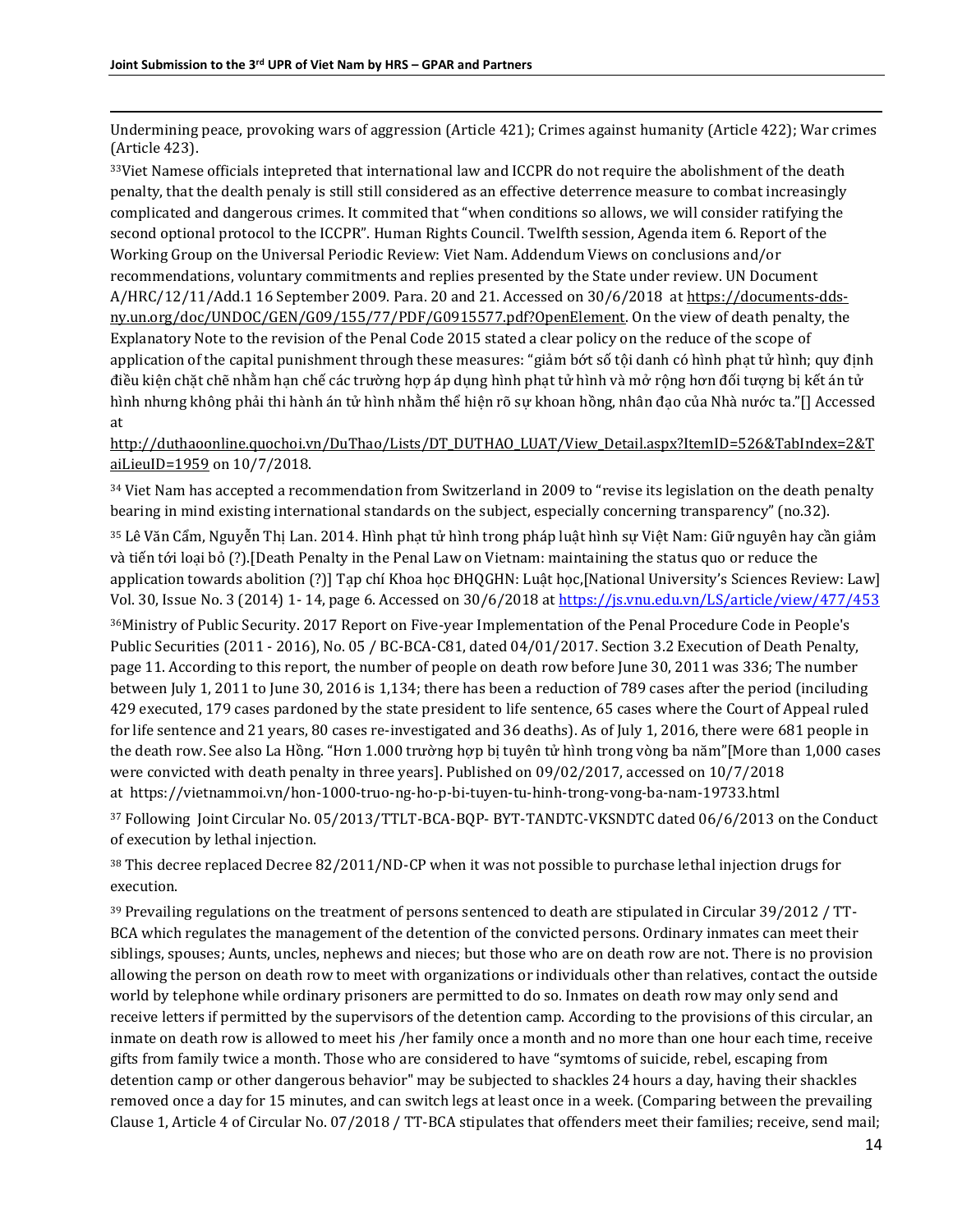receiving money, objects and telephone contact with their families, and the prevailing Clause 2 of Article 7, Circular 39/2012 / TT-BCA, valid, regulates the management and detention of persons on death row).

<sup>40</sup> This recommendation repeats recommendation No. 143.108 by Belgium in 2014, which was not accepted (UN Document No. A/HRC/26/6 and A/HRC/26/6/Add.1).

<sup>41</sup> Repeat and re-produced recommendations No.143.103 by Australia in 2014 (UN Document No. A/HRC/26/6 and A/HRC/26/6/Add.1).

 $42$  During 1<sup>st</sup> and 2<sup>nd</sup> UPR cycles, Viet Nam had received 27 recommendations related to judicial reforms and fair trials. All recommendations called for the reform of Viet Nam's legal framework to promote rule of law, protect human rights, and secure fair and public trials. By accepting 25 out of 27 recommendations, Viet Nam has committed itself at international level to continue effectively its effort to judicial reform.

<sup>43</sup><http://daibieunhandan.vn/default.aspx?tabid=81&NewsId=383160>

<sup>44</sup><http://congly.vn/thoi-su/de-nghi-duoc-dung-thuc-hien-chi-tieu-xet-xu-luu-dong-236162.html>

<sup>45</sup><http://www.vkssoctrang.gov.vn/5-chitiettin7.html> [; http://tcdcpl.moj.gov.vn/qt/tintuc/Pages/dien-dan-cong-tac](http://tcdcpl.moj.gov.vn/qt/tintuc/Pages/dien-dan-cong-tac-tu-phap.aspx?ItemID=147)[tu-phap.aspx?ItemID=147e](http://tcdcpl.moj.gov.vn/qt/tintuc/Pages/dien-dan-cong-tac-tu-phap.aspx?ItemID=147)tc.

<sup>46</sup> For example, a very high-profile homicide case involving 3 defendants and 9 victims in 2015 was tried outside the courtroom. The trial took place within 12 hours and the verdict was issued at 7 PM of same day.See <http://www.thanhniennews.com/society/2-sentenced-to-death-in-the-murder-of-6-family-members-57084.html> and [http://dantri.com.vn/phap-luat/tuyen-an-tu-hinh-2-bi-cao-vu-tham-sat-o-binh-phuoc-](http://dantri.com.vn/phap-luat/tuyen-an-tu-hinh-2-bi-cao-vu-tham-sat-o-binh-phuoc-20151217131115334.htm)

[20151217131115334.htm](http://dantri.com.vn/phap-luat/tuyen-an-tu-hinh-2-bi-cao-vu-tham-sat-o-binh-phuoc-20151217131115334.htm) (for the live commentary of the trial)

47[http://Viet Namnet.vn/vn/thoi-su/chinh-tri/thu-tuong-khoi-to-dung-phap-luat-xu-luu-dong-cac-vu-danh-bac-si-](http://vietnamnet.vn/vn/thoi-su/chinh-tri/thu-tuong-khoi-to-dung-phap-luat-xu-luu-dong-cac-vu-danh-bac-si-444508.html)[444508.html](http://vietnamnet.vn/vn/thoi-su/chinh-tri/thu-tuong-khoi-to-dung-phap-luat-xu-luu-dong-cac-vu-danh-bac-si-444508.html)

<sup>48</sup> Article 19.3 – Penal Code

 $\overline{\phantom{a}}$ 

<sup>49</sup> Article 103.2 – Viet Nam's Constitution

<sup>50</sup> There is no regulation **in** Viet Nam's legal system that forbids judges and people's jurors from being politically affiliated. On the contrary, the only legally recognized political party in Viet Nam, CPV, enjoys a significant position in deciding and appointing the judicial officers. The CPV's Politburo passed the Regulation 105-QD/TW on 19 December 2017 on the hierarchy of management, appointment of cadres, nomination of candidates for public offices ("**Regulation 105**"). According to this Regulation, the CPV shall centralize its authority to staffing and cadres appointment (Article 2.1 – Regulation 105). In practice, the Chief Judge of the Supreme People's Court currently serves as a member of the CPV's Secretariat. Same practice is applied at local levels, and applied for the People's Procurators. The Law on Organization of People's Court (Article 67.1) stipulates that having a "firm political stance"to be among key requirements to become judges in Viet Nam. No further provisions elaborate this criterion. The Joint Circular 01/2011/TTLT-TANDTC-BQP-BNV dated 20 October 2011stipulates three criteria for judges in Viet Nam, being: "strictly comply with… the Party's principles, policies"<sup>50</sup> (Article 1.1a), "aggressively combat against persons, or actions which may jeopardize the Party" (Article 1.1a), and "being not among the cases as set forth in… Regulation 57-QD/TW… of the Politburo on "Questions on Protecting the Party internally" (Article 1.1.e).

<sup>51</sup> Towards Transparency. 17/10/2014. Integrity in Judiciary. Accessed at

<https://towardstransparency.vn/judicial-integrity> on 10/7/2018

**<sup>52</sup>**Nguyễn Trí Tuệ (Senior Judge of thePeople's Supreme Court). 15/02/2016. Ban cán sự đảng Tòa án nhân dân tối cao và Ban Nội chính Trung ương: Phối hợp trong xét xử các vụ án nghiêm trọng, phức tạp. [The Communist Party's Department of Civil Affaris of The People's Supreme Court and the Central Bureau on Home Affairs: Collaboration in the trials of serious and complicated cases.]Accessed at

[http://noichinh.vn/nghien-cuu-trao-doi/201602/ban-can-su-dang-toa-an-nhan-dan-toi-cao-va-ban-noi-chinh](http://noichinh.vn/nghien-cuu-trao-doi/201602/ban-can-su-dang-toa-an-nhan-dan-toi-cao-va-ban-noi-chinh-trung-uong-phoi-hop-trong-xet-xu-cac-vu-an-nghiem-trong-phuc-tap-299954/)[trung-uong-phoi-hop-trong-xet-xu-cac-vu-an-nghiem-trong-phuc-tap-299954/](http://noichinh.vn/nghien-cuu-trao-doi/201602/ban-can-su-dang-toa-an-nhan-dan-toi-cao-va-ban-noi-chinh-trung-uong-phoi-hop-trong-xet-xu-cac-vu-an-nghiem-trong-phuc-tap-299954/) on 10/7/2018.

<sup>53</sup> Recommendations No.143.4 and 147 (Belgium), No.143.74 (Mexico), No.143.144 (Italy) , No.143.149 (Luxembourg), No.143.150 (Finland), No.143.151 and 161 (Denmark), No.143.153 (New Zealand), No.143.154 (Ireland), No.143.155 (Finland), No.143.156 (Australia), No.143.157 (Canada), No.143.158 (Braxin), No.143.159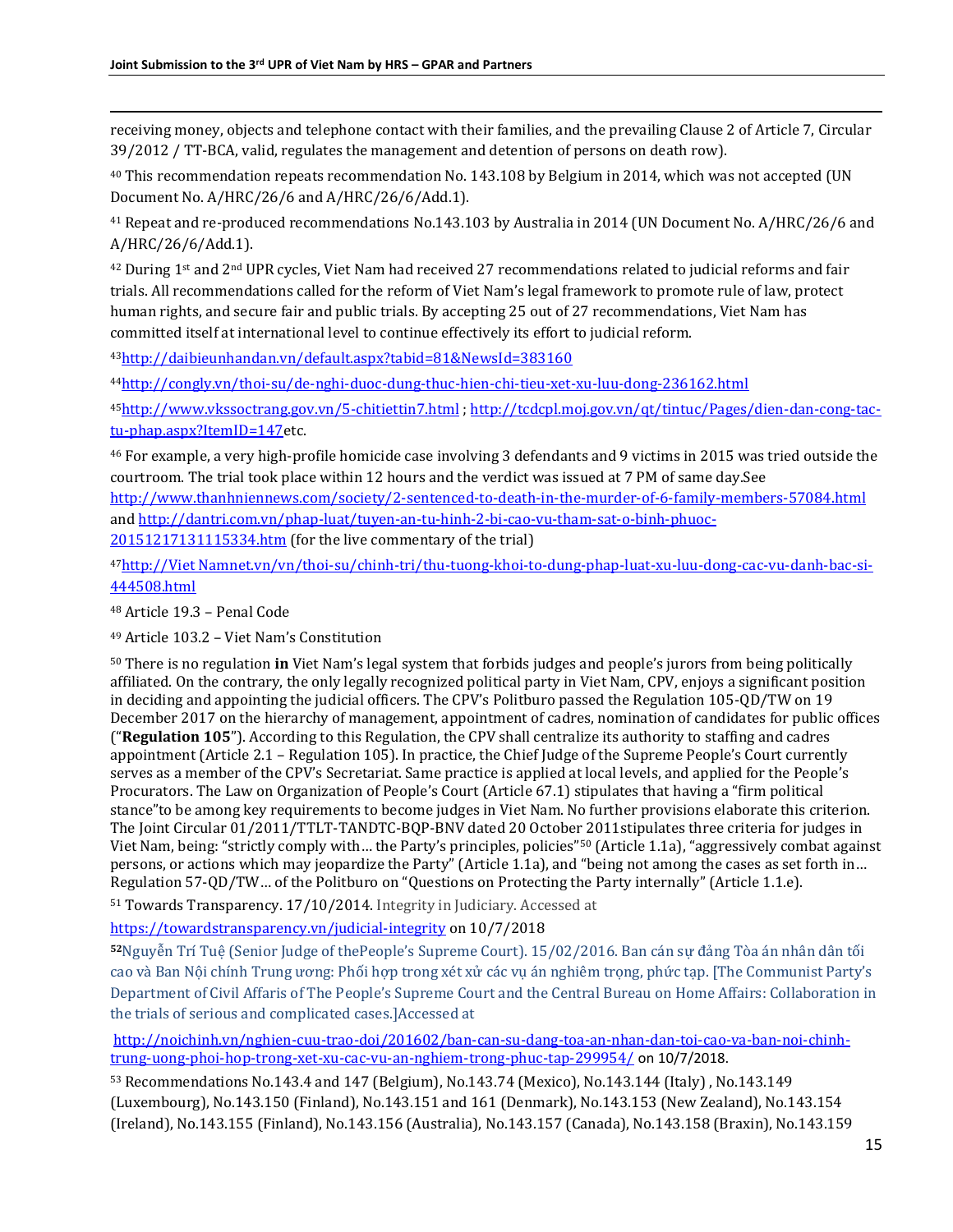$\overline{\phantom{a}}$ (Estonia), No.143.160 (Czech), No.143.162 and 163 (Norway), No.143.164 (Hungary), No.143.165 (Poland), No.143.166 (Sweden), No.143.67 (Tunisia), No.143.168 (Chile), No.143.170 (Pakistan). (UN Document No. A/HRC/26/6 and A/HRC/26/6/Add.1).

<sup>54</sup> From Australia, Canada, Denmark, Finland and Sweden. (UN Document No. A/HRC/26/6 and A/HRC/26/6/Add.1).

<sup>55</sup> Decree 72/2013/ND-CP dated 15/7/2013 on the management, provision and uses of internet service and information on the internet.

<sup>56</sup> Decree 174/2013/ND-CP dated 13/11/2013 on Penalties for administrative violations against regulations on post and telecommunications, information technology and radio frequency.

<sup>57</sup> From Austria, Ireland, Finland, and New Zealand. (UN Document No. A/HRC/26/6 and A/HRC/26/6/Add.1)

<sup>58</sup> The law was adopted by the 5<sup>th</sup> session of 14<sup>th</sup> National Assembly on 12/6/2018, and was signed by the President's order on 28/6/2018. The law was adopted with a number of revision comparing to the draft available to public. To date (05/7/2018), however, the adopted text was not available in any of the online portals of official documents.

<sup>59</sup> On press law reform and guarantee of freedom of press, Viet Nam has accepted three recommendations in 2009 (from Sweden (No.47), Australia, Switzerland and Netherlands (No.48) and Republic of Korea (No.52) (A/HRC/12/11). and three other recommendations in 2014 (from Brazil (No.143.158), Estonia (No.143.159) and Norway (No.143.163) UN Document No. A/HRC/26/6 and A/HRC/26/6/Add.1)

<sup>60</sup> Law on Press No.103/2016/QH13 dated 05/4/2016. Article 37.

<sup>61</sup> Article 14 of the Press Law 2016 technically allows interpretation that religious organisations a newspaper, and private university and private hospitals at the provincial level could establish an academic journal, in addition to state agencies and the Communist Party's organisations, which meant a very narrow platform for the private sector.

<sup>62</sup> On October 11, 2006, the Politburo issued Statement 41 concluded on strengthening the Communist Party's leadership with journalism, which affirmed the role of the press in order to prevent privatization of press, adjust ssociated activities in order to prevent the participation of private sector in the press. Instruction No. 37/2006 / CT-TTg dated November 29, 2006 of the Prime Minister continued to strongly affirm this spirit: "Maintain resolution to ensure no privatization in the media in any form" Clause 2 Directive No. 37/2006 / CT-TTg dated 29/11/2006 on the implementation of the Politburo's conclusions on a number of measures to strengthen the leadership and management of the media. In 2015, former Minister of Information and Communications Nguyen Bac Son once again reiterated the Politburo's Statement No. 41 dated 11/10/2016 and reaffirmed that "step by step separate press activities from the business, bring the media back to the state and enterprises can have activities associated with the press" (Thu Hang. 1/4/2015. Affiliate TV: Leave no space for privatization. Vietnamnet.vn. Please visit http://vietnamnet.vn/en/thai-su/truyen-hinh-lien-ket-khong-de-tu-nhan-nup-bong-229934.html at 17:33 on 10/5/2018 .) Most of the members of the Standing Committee of the National Assembly simultaneously stated that "privatization of press is not permitted". 17/09/2015. Do not accept privatization of press. Anninhthudo.vn. Visit at http://anninhthudo.vn/chinh-tri-xa-hoi/khong-chap-nhan-hoat-dong-bao-chi-tu-nhan/633765.antd at 18:02 on 10/5/2018

<sup>63</sup> Such as VN Express, Viet Namnet or Digital TV VTC.

<sup>64</sup> Decision No. 75-QD / TW dated 21 August 2007 of the Secretariat on the promulgation of the Regulation on the appointment, dismissal, commendation and disciplining of leaders of the press bodies and Decision No. 155-QD / TW On April 23, 2008, the Secretariat issued a regulation on the cooperation between the Central Department of Propaganda and Education, the Communist Party Civil Affairs Department of the Ministry of Information and Communications, the Party Committee of the Vietnam Journalists Association and other Party and State agencies in directing and managing the press.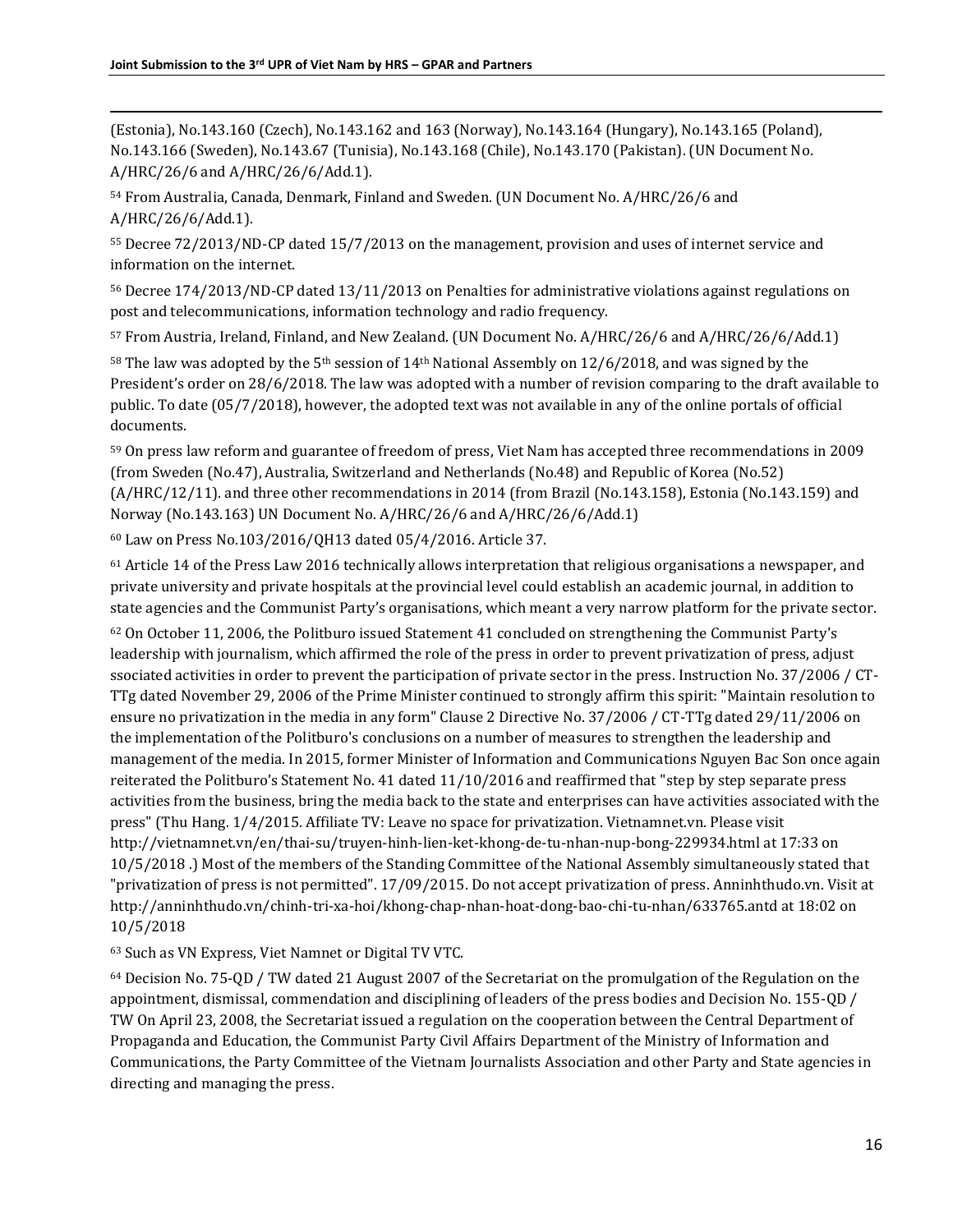$<sup>65</sup>$  For instance, Notice No. 162-TB / TW, No. 41-TB / TW and No. 68-TB / TW on some measures to strengthen the</sup> leadership and management on the press; Decision No. 388 / QD-TTg dated 13 May 2005 of the Prime Minister; Decision No. 157-QD / TW dated 29 April 2008 of the Secretariat on the promulgation of regulations on direction, political orientation and ideology, especially in important, complex and sensitive issues in media content. Directive No. 25-CT / TW dated 31 July 2008 of the Secretariat on strengthening Communist Party building in press agencies; Decision No. 202-QD / TW dated 11-12-2008 of the Secretary of the Communist Party of Vietnam promulgating the Regulation on co-ordination and association of ideology with the organization, personnel and inspection and supervision of Party in the field of ideology, theory and journalism. Decision No. 155-QD / TW dated April 23, 2008 of the Secretariat on the promulgation of the Regulation on coordination between the Central Department of Propaganda and Education, the Party Committee of the Ministry of Information and Communications, Party Committee off Vietnamese newspapers Association and the Party and State agencies in the direction and management of the press.

#### <sup>66</sup> following Article 13 para.3

 $\overline{\phantom{a}}$ 

 $67$  Press must also attend regular monthly press meeting (or unexpectedly when there are important and complex issues) presided by the provincial Commission for Propaganda and Education. At this meeting, the provincial Department of Propaganda and Education of the Party Committee, general evaluation of information and propaganda work; The situation and orientation of politics and ideology in the contents of information of the press and in publishing activities; Note the important, complex and sensitive issues in the information and propaganda work and in the contents of publications; Set the direction, direction content in the next month. Article 3 Decision No. 722-QD / TU Promulgating the Regulation on the coordination between the provincial Department of Propaganda and Education, the Information and Communication Department, the provincial Journalists Association, the Party and government agencies in directing, press management, publishing.

Particularly for the capital Hanoi, the management is even tighter. In 2015, the Hanoi Municipal Party Committee issued Decision No. 6524-QD / TU on press conferences. Accordingly, the Regulation consists of 5 chapters, 18 articles, concretizing the Party's regulations on the coordination of leadership, direction and management of information provision and response at the information briefing session. the press of the Hanoi Party Committee. This conference is held periodically at 14h every Tuesday. At this point, the Department of Propaganda and Education will give specific instructions to the press on the information should and should not be published that week. Newspapers in the provinces are subject to the same direction. For example, on March 22, 2018, Dak Lak Provincial Department of Propaganda and Education signed the Official Letter No. 804-CV / TG to the Central Department of Propaganda and Education, requesting the press agency to suspend the transfer of 500 teachers Copper is at risk of losing jobs to avoid heating up the problem. Hai Duong. 29/0/2018. Dak Lak: It is suggested that the media not report more about over 500 teachers. Infonet.vn. Visit at link http://mientrungtaynguyen.vn/?chitiet=4193&dak-lak--de-nghi-bao-chikhong-dua-tin-them-ve-vu-thua-tren-500-giao-vien. html at 11:58 on 6/5/2018.

<sup>68</sup> Law on Access to Information, No. 104/2016/QH13 on 06/4/2016.

<sup>69</sup>Committee on the Rights of the Child (2012[\) CRC/C/VNM/CO/3-4;](https://uhri.ohchr.org/document/index/8931C140-A935-416B-846C-5D474C30B47B) Independent expert on the effects of economic reform policies and foreign debt on the full enjoyment of all human rights, particularly economic, social and cultural rights (2012), [A/HRC/20/23/Add.1](https://uhri.ohchr.org/document/index/ADA8E2C6-F157-4F46-B9D5-B1947FA49C41) 

<sup>70</sup>"Introduce and seek prompt passage of access-to-information legislation". Recommendation No.46 ( [A/HRC/12/11,](https://uhri.ohchr.org/document/index/7EA90DAD-3923-4BF8-AC63-5AFCFA084B16) para. 99)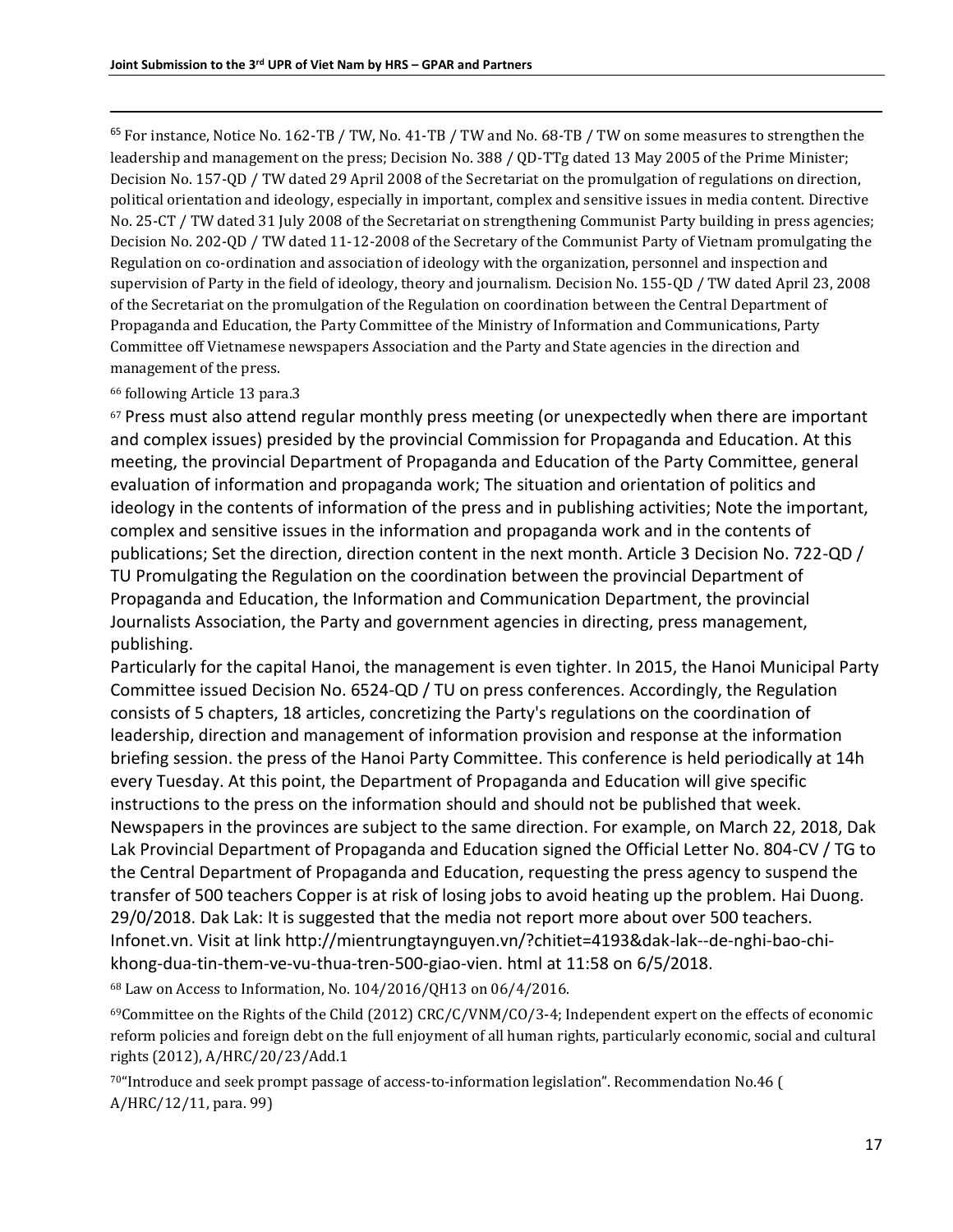<sup>71</sup>Article 2 para.3 Law on Access to Information reads "*Access to information* includes the reading, watching, listening, reproduction and photocopying of the information.", which is a narrow definition of access to information (in terms of technical means) rather than reflecting the scope of the right to seek, receive and impart information by all means as following article 19 para.2 ICCPR.

72 The Law on Access to Information only provides State authorities have obligation to provide information (Article 1 and 9) but does not require such obligation from all organisations using state assets or budget, including stateown enterprises or non-state actors providing public services or having activities with impact on the public such as health care, environment etc, following international good practices (such as recommended by General comment No. 34: Principles of Law on Information (Article19) and RTI index.

<sup>73</sup>Article 36 para.1 provides that foreigners can only request for information "directly concerning their rights and obligations.

 $74$ Article 24 para.2 of the Law on Access to information provides that the request for information by individuals should state *"Reason, purpose of the request of information"* and the request should include "*number of ID card, citizenship card or passport".* These requirement are deemed uneccessary and violate the right to privacy and the right to freedom of information by the incumbent, and reflected the approach of control by the authorities. In addition, Article 28, para.1 point đ provides grounds for the authorities to turn out the request of information "if the requested information was beyond the capacity to provide by the state authorities, or affect the ordinary operation of the authorities". This provision of exception is ambiguous and can create a ground for arbitrary refusal of request of information, or investment into infrastructure and staffing to meet the right to access to information by people.

<sup>75</sup> Article 6 of Vietnam's Law on Access to Information sets out the scope of information that citizen is not permitted to access, including (1) information classified as state secrets; (2) information that might would be harmful if accessed [1], without clarifying the definition of "state secrets", and there is no provision to ensure public interests and to assess the possible "harmful" impact and "public interests" of the information. The information that belongs to the "state secrets" is currently set out in the Ordinance on the Protection of State Secrets (2000) and in the draft of Law on the Protection of State Secrets which is being discussed by the National Assembly, according to which the information is divided into three levels of Strictly Confidential, Top Secret and Confidential [1].However, the authority to classify state secrets as Confidential lies in the executive branch. To be specific, it is the agreement between the heads of central states agencies and the Minister of Public Security, which contains the risk of arbitrarily uses the Confidential stamp of the organizations, officials and civil servants in the executive branch. Draft Law on protection of state secrets to adjust the authority to that the Prime Minister decides the list of state secrets of the each agency and organization at central and local levels [1], however, from the regulation and promulgation of the list of state secrets, the process of using and copying information to declassifying the information in the state, there is no sign of voice or participation of any citizen representative mechanism.The draft Law also provides for the content of information classified as state secrets, which is broad, generalized, and lack of specification in each type of information, which may lead to arbitrary discretion and promulgate a list of state secrets that favors the interests of the organization, which affects the right to access to information of citizens.In addition, information classified as "harmful" is referred to in vague terms and broad scope such as "national security, international relations, social order, social security, social morality, community health" without explicitly defining the criteria and prioritizing the ensurance of public interest, whereby information must be disclosed even if it can cause damage to a particular benefit if the assessment between the "harmful" and "public interests" proves that it is necessary to prioritize public interests.In addition, public can only access documents that declassified by the government and documents that created after the Law on Access to Information takes effect, according to the law (Clause 2, Article 14 of the Decree No. 13 / 2018 / ND-CP regulates details and mechanism to implement the Law on Access to Information. This has created significant obstacles for people to access to previously created information as the responsible agency may refuse to provide information.

<sup>76</sup> Global Right to Information Rating of Viet Na[m http://www.rti-rating.org/country](http://www.rti-rating.org/country-data/scoring/?country_name=Vietnam)[data/scoring/?country\\_name=Viet Nam,](http://www.rti-rating.org/country-data/scoring/?country_name=Vietnam) Accessed on 06/06/2018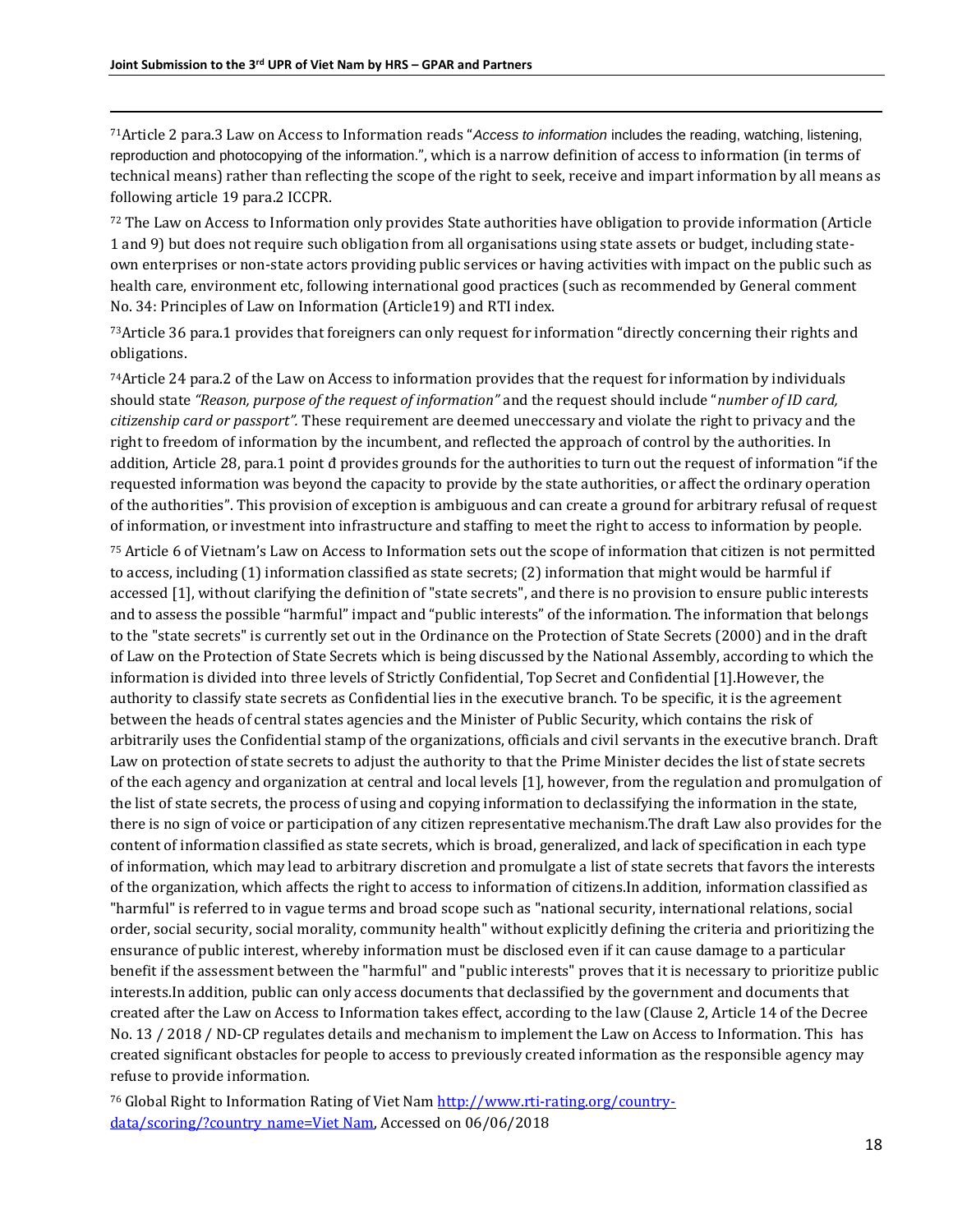<sup>77</sup> Đặng Tâm Chánh et.al 2015, Báo chí với quyền tiếp cận thông tin [Press and the right to access to information] <sup>78</sup>CECODES, VFF-CRT & UNDP, 2018, Provincial Governance and Public Administration Performance Index (PAPI) Report 2017: Measuring Citizens Experience.page.32. PAPI covered in 14.097 people in this survey.

<sup>79</sup>PPWG. 10/2015. Ý kiến công chúng: Đảm bảo luật tiếp cận thông tin tương thích với pháp luật hiện hành của Việt Nam và luật pháp quốc tế về quyền con người. [Public opinion: Ensuring the compatibility of the Law on Access to Information to prevailing legal framework of Viet Nam and international human rights standards]Page 25

<sup>80</sup> CARE 2015.Tăng cường khả năng tiếp cận thông tin cho phụ nữ dân tộc thiểu số (Dự án I2I)[Strengthening access to information by ethnic minorities women – Project I2I]; Action Aid Viet Nam.2015. Tóm tắt chính sách: Quyền Tiếp cận thông tin và những rào cản vô hình[Policy Brief: Right to access to information and invisible barriers]; PPWG. 10/2015. Ý kiến công chúng: Đảm bảo luật tiếp cận thông tin tương thích với pháp luật hiện hành của Việt Nam và luật pháp quốc tế về quyền con người. [Public opinion: Ensuring the compatibility of the Law on Access to Information to prevailing legal framework of Viet Nam and international human rights standards]. Page 31

<sup>81</sup>PPWG. 10/2015. Ý kiến công chúng: Đảm bảo luật tiếp cận thông tin tương thích với pháp luật hiện hành của Việt Nam và luật pháp quốc tế về quyền con người. [Public opinion: Ensuring the compatibility of the Law on Access to Information to prevailing legal framework of Viet Nam and international human rights standards]Page 31.

 $82$  Constitution 2013 Article 27 provides that citizen of above 21 years old can stand for election. However following the criteria of candidacy under Law No. 85/2015/QH13 dated 25/6/2015 on Election of the National Assembly and People's Councils at all levels (Article 3, which refers to the criteria of National Assembly members as provided by the Law on Organisation of the National Assembly and the criteria of People Councils as provided by the Law on Organisation of local government). These criteria, for instance, would include "good health" (which may impair the capacity for candidacy by people with disabilities), "education background and expertise", "experience" and "reputation" (which may impair youth). The Law on election also provides that candidates should be nominated by organisations and need to go through a three-round of negotiation for candidacy. Voters are not able to directly nominate for candidates. Once qualified as candidates, candidates cannot run election campaigns on their own but meeting with voters should be through organised meetings by the Fatherland Front and communications need to go through (state-own) media.

83 In the Election 2016, for instance, 100% members of the National Election Council were members of the Communist Party, 100% members of the council were also standing for that very election, 100% of them got elected. <sup>84</sup> Law No. 85/2015/QH13 dated 25/6/2015. For instance, 20

<sup>85</sup> Article 69 para.2 Law on Election, Law No. 85/2015/QH13 dated 25/6/2015. However, there seemed no specific instrument to prevent proxy voting. Voters are required to show voting registration but do not have to show ID as they vote.

<sup>86</sup> Andrew Wells-Dang, Le Kim Thai and Nguyen Tran Lam (2015). Between Trust and Structure: Citizen Participation and Local Elections in Viet Nam. A Joint Policy Research Paper on Governance and Participation commissioned by Oxfam in Viet Nam and the United Nations Development Programme (UNDP) in Viet Nam. Ha Noi, Viet Nam: August 2015

87 Article 73 of the Law on Election provides that the ballot counting should be done at the voting stations with two witness as voters, plus election candidates, representatives of organisations nominate candidate or candidate's representatives and reporteurs could join the ballot counting.

<sup>88</sup> The announcement of the election results will be done by the National Council for Election 20 days after the National Assembly election, and 10 days after the People's Council election, as provided by Article 86 of the Law on Election 2015.

<sup>89</sup> "The Committee urges the State party to amend its legislation by, inter alia, expediting the adoption of the draft law on associations, in order to establish a genuine and real freedom of association which is necessary for children." (CRC/C/VNM/CO/3-4, 2012, para.42).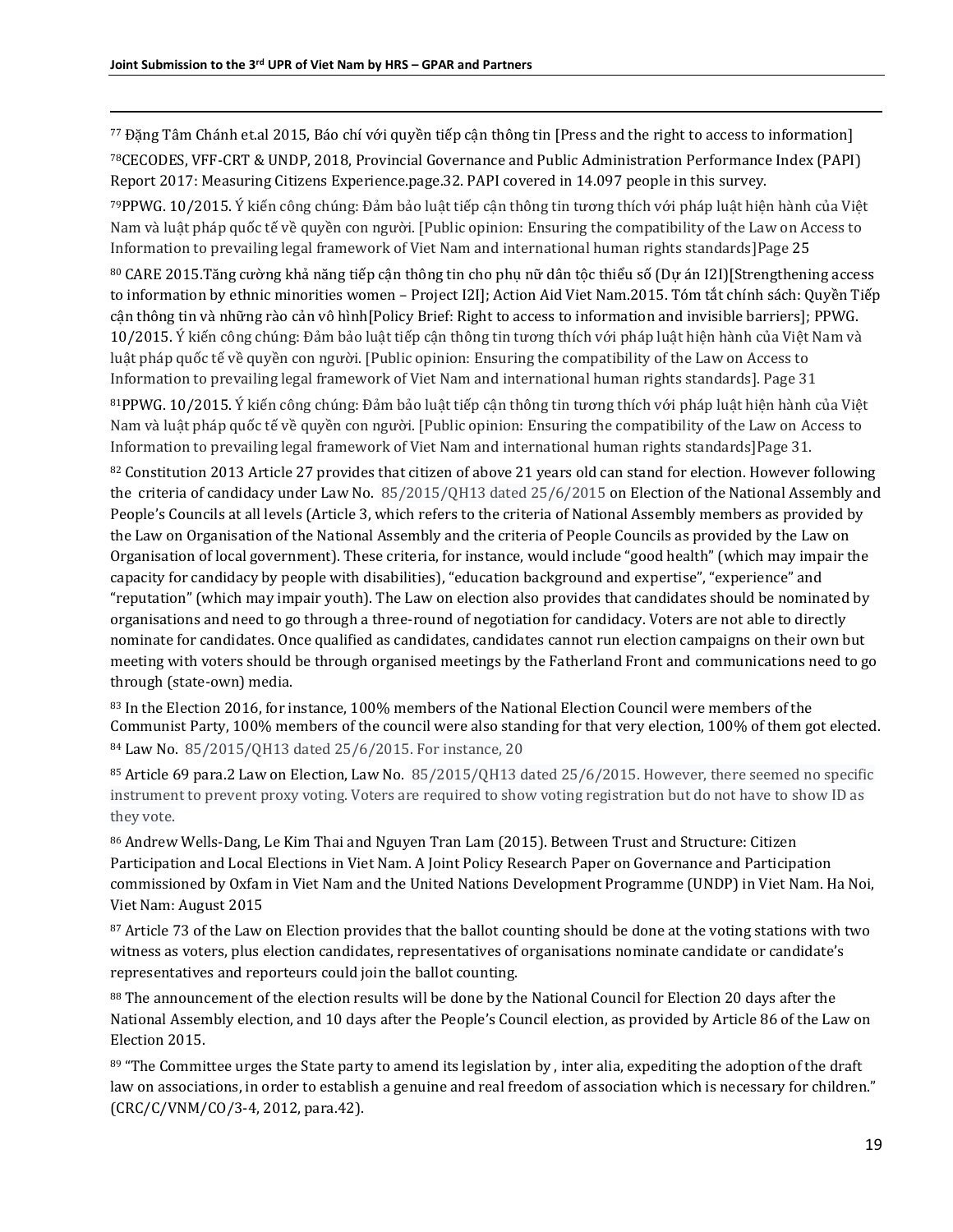<sup>90</sup>The Special Rapporteur on Freedom of Religions or Believes, in his country visit in 20 14 to Viet Nam, has recommended that: (g)Religious or belief communities that, for whatever reasons, do not have or do not wish to have registration status under the current Ordinance 21 (or the future law replacing the Ordinance), should have efficient access to an alternative form of legal personality status, which they may need to undertake important community functions. This requires respective reforms of the law of associations, as currently under discussion; (A/HRC/28/66/Add.2, para (g) 2015).

<sup>91</sup>Recommendations No. 143.15 by Lithuania, No.143.144 by Italy, No.143.165 by Poland, No.143.169 by Spain, No.143.172 by France and No.143.173 by Ireland(UN Document No. A/HRC/26/6 and A/HRC/26/6/Add.1). In addition to this, Viet Nam has accepted one recommendation from Norway in 2009 "to Adopt appropriate measures to disseminate widely and ensure full observation of General Assembly resolution 53/144" ([A/HRC/12/11 \(UPR,](https://uhri.ohchr.org/document/index/7EA90DAD-3923-4BF8-AC63-5AFCFA084B16)  [2009\) para. 99,](https://uhri.ohchr.org/document/index/7EA90DAD-3923-4BF8-AC63-5AFCFA084B16) No 49).

<sup>92</sup> Recommendations No.143.169 by Spain (UN Document No. A/HRC/26/6 and A/HRC/26/6/Add.1).

 $93$ For instance, Decree 45 requires a three-step approval to establish an association: (1) establishment of a founding committee to advocate for the establishment of the association, such committee would need approval by the goverment; (2) Acquire approval by the government for the application of establishing the association; (3) Organise a congress of the association, after that the chapter and the leader appoinment of the association would need a final approval from the government for the association registration come to effect ( Article (6, 7, 9, 10, 12, 13). It also provides that "the (new) association's main area of activities should not be duplicated with legally established associations" (Article 5 para.1), which effectively created a monopoly in the exercise of associations and impaired the exercise of freedom of association. To establish an association in Vietnam, the prevailing procedure requires three compulsory administrative procedures: (i) establish a founding committee to advocate for the association, which needs an authorisation from the Government (ii) Filling an application for the approval by the Government (iii) Organise a congress of the association, after which the chapter of the association and its leaders would need authorisation by the Goverment (following Articles 6, 7, 9, 10, 12, 13). This decree also provides that "main area of activities of the incumbent association is not overlap with main area of activities of legally established associations" (Article 5 para 1), which created the monopoly of association and affected the exercise of freedom of association.

<sup>94</sup> The Fatherland Front, Ho Chi Minh Communist Youth, Vietnamese Women's Union, Vietnamese Union of Veterans and the Vietnam General Confederation of Trade Union, deemed as "mass organisations of the Communist Party to organise (people) to implement the policy of the party across classes in the society" "are mass organisations of the party, are instrumental in organising people to implement the Party's policy and strategies". Tạp chí xây dựng Đảng, 2013, Tài liệu bồi dưỡng thi nâng ngạch chuyên viên cao cấp khối Đảng và đoàn thể năm 2013, Chuyên đề 4, Đổi mới nội dung phương thức hoạt động của Mặt trận Tổ quốc Việt Nam và các Đoàn thể chính trị xã hội [Journal on Party Institutional Development. 2013. Manual on training for examination for promotion of senior specialists in the Party and Mass organisation][\(http://www.xaydungdang.org.vn/Home/vankientulieu/2013/6564/7-chuyen-de-thi](http://www.xaydungdang.org.vn/Home/vankientulieu/2013/6564/7-chuyen-de-thi-chuyen-vien-cao-cap-nam-2013.aspx)[chuyen-vien-cao-cap-nam-2013.aspx,](http://www.xaydungdang.org.vn/Home/vankientulieu/2013/6564/7-chuyen-de-thi-chuyen-vien-cao-cap-nam-2013.aspx) accessed on 1/4/2018).

<sup>95</sup>"Specialised associations". Article 33 of Decree 45/2010/NĐ-CP. Decision No 68/2010/QĐ-TTg dated 01/11/2010 detailised this provision. On the support and budget allocation for specialised associations, the Prime Minister issued Decision No. 71/2011/QĐ-TTg. Article 34 of Decree 45/2010 stipulated that [specialised associations] are provided budget for operation following the assigned number of staff; ensured budget to implement assignments by the state and provided with infrastructure and means of operation; are encouraged and facilitated to take part in a number of government's activities, public services; conduct social advisory, critics and monitoring activities; implement program, proposals and projects."

<sup>96</sup> Article 8 para.7, Law on State Budget 2015.

<sup>97</sup> Article 6, para 2.

98 The association of patients of breast cancer whose leader was a patient, was not qualified.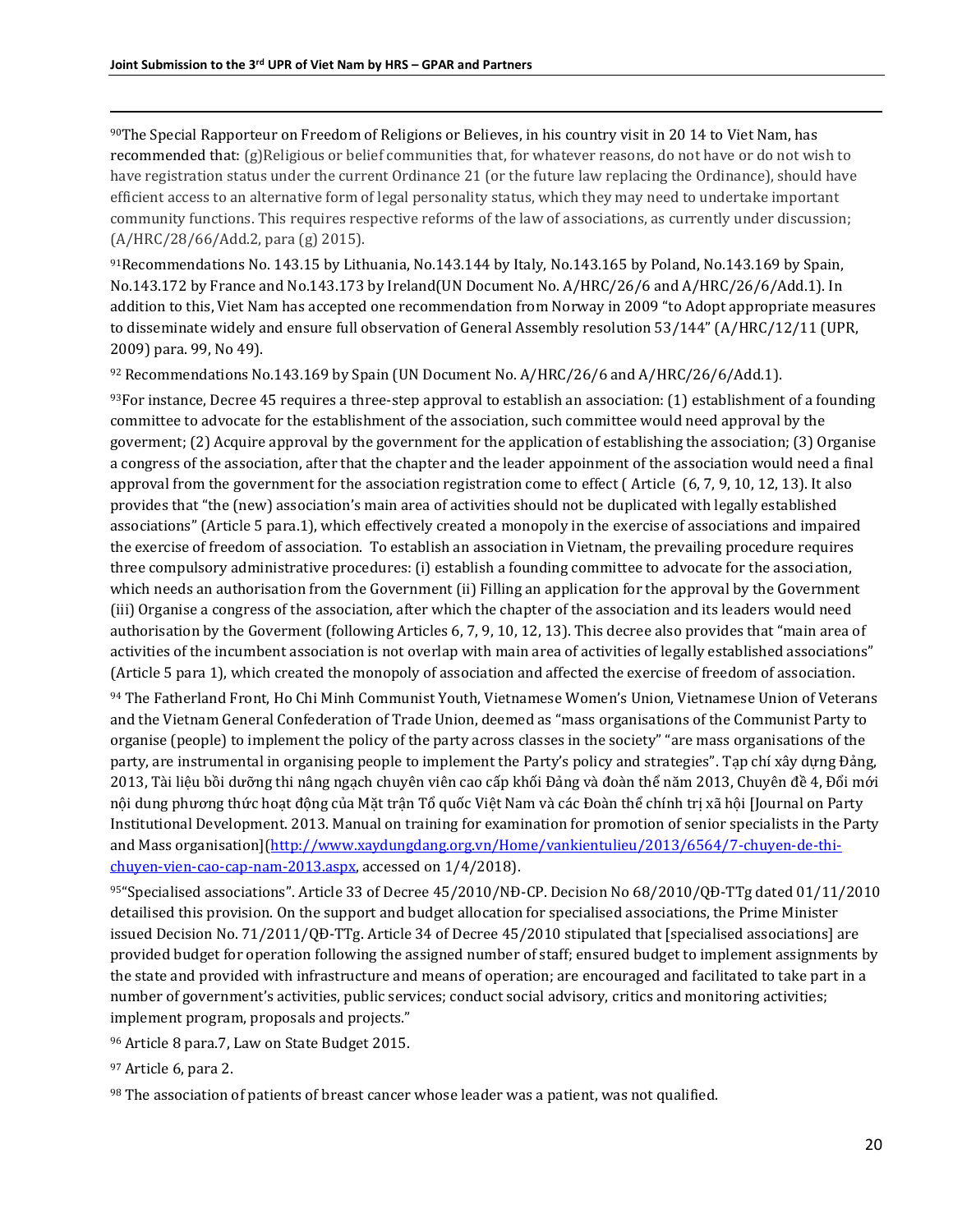<sup>99</sup> Decree 93/2009/ND-CP on the promulgation of the regulations on the management and use of international nongovernmental aid. Accessed at

[http://vanban.chinhphu.vn/portal/page/portal/chinhphu/hethongvanban?class\\_id=1&mode=detail&document\\_id](http://vanban.chinhphu.vn/portal/page/portal/chinhphu/hethongvanban?class_id=1&mode=detail&document_id=91243)  $=$ 91243 on 30/6/2018. A draft of the revision of the decree in 2016 is available at [https://thuvienphapluat.vn/van](https://thuvienphapluat.vn/van-ban/Tai-chinh-nha-nuoc/Nghi-dinh-Quan-ly-su-dung-nguon-vien-tro-phi-chinh-phu-nuoc-ngoai-2016-324550.aspx)[ban/Tai-chinh-nha-nuoc/Nghi-dinh-Quan-ly-su-dung-nguon-vien-tro-phi-chinh-phu-nuoc-ngoai-2016-324550.aspx](https://thuvienphapluat.vn/van-ban/Tai-chinh-nha-nuoc/Nghi-dinh-Quan-ly-su-dung-nguon-vien-tro-phi-chinh-phu-nuoc-ngoai-2016-324550.aspx) (accessed on 30/6/2018).

<sup>100</sup> Many groups found their registration difficult or refused based on unreasonable reasons such as (i) no umbrella agency, (ii) an organization operating in the same field already existed, (iii) requirement for joining another existing association, (iv) because it is "not necessary, not appropriate", (v) no response after submission of the application (People Participation Working Group. 2016, *Đời sống hiệp hội từ góc nhìn người dân*, [Life of associations from the view of people] . Knowledge Publishing House . Page 38.) This research found out 63% participants experienced at least one barrier involving: (i)application for the organisation's license. (ii) being requested by authorities to report on the organisation of activities (iii) interference by authorities to disolve or preventing them from organising activities, or (iv) intervened by authorities to change content or methodologies of the activity. In terms of operation, a project would need approval and therefore might be refused due to reason as "sensitive topics", [which would include topics such as democracy or human rights] (Lê Quang Bình và cộng sự, 2016, Nghiên cứu việc thực hiện quyết định 93/2009/NĐ-CP của các tổ chức nhận viện trợ).

<sup>101</sup> Viet Nam Justice Index 2015, available at https://chisocongly.vn/chi-so-cong-ly/

<sup>102</sup> Constitution 2013 article 10 reads "**The Trade Union** is the socio-political organisation of the working class and labourers, established on a voluntary basis that represents the workers, looks after and protects the legitimate and legal rights and interests of the workers;..".which technically recognises one trade union (VGCL).

<sup>103</sup> Law on Trade Union No. 12/2012/QH13 provides that Trade Union is under the leadership of the Communist Party of Viet Nam (Article 1).

<sup>104</sup>Law on Trade Union, Article 5 para.1

<sup>105</sup> Following Article 5.2, 6 and 7 of the Law on Trade Union.

106http://www.ilo.org/hanoi/Informationresources/Publicinformation/comments-andanalysis/WCMS\_620717/lang--vi/index.htm

<sup>107</sup> Recommendations No.143.15 (from Lithuania), No.143.147 (from Belgium), No.143.171 (from Germany), No.143.172 (from France) and No.143.175 from Australia (UN Document No. A/HRC/26/6 and A/HRC/26/6/Add.1).

<sup>108</sup> Viet Nam's explanation of the vote (abstention) before the vote of the draft resolution L.21 (Resolution 31/37 of the Human Rights Council). Access

<https://www.ohchr.org/EN/NewsEvents/Pages/DisplayNews.aspx?NewsID=18535&LangID=E>

<sup>109</sup> Decree 38/2005/NĐ-CP did not refer to or take into account Law No. 101/SL-L-003 on the right to freedom of meeting and assembly dated 20/5/1957. Article 2 of Law 101 provides an exemption of permission for assembly of family members, friends and acquaintances, meetings of legal associations in their office, normal religious exercise by religious organisations at their religious places, activities of the Fatherland Front, and public meetings by members of the Front.

<sup>110</sup> Including the involvement of international participants (online and offline) or funding from international organisations (Decision 76/2010, article 1)

<sup>111</sup> Ministry of Public Securities and Ministry of Foreign Affairds.

<sup>112</sup> For instance, testimonies from protesters were collected a[t https://www.facebook.com/NhatKyBieuTinh/](https://www.facebook.com/NhatKyBieuTinh/) (accessed on 10/7/2018).

<sup>113</sup> See also Spokesperson for the UN High Commissioner for Human Rights. Press briefing note on Viet Nam. 13/5/2016 Accessed at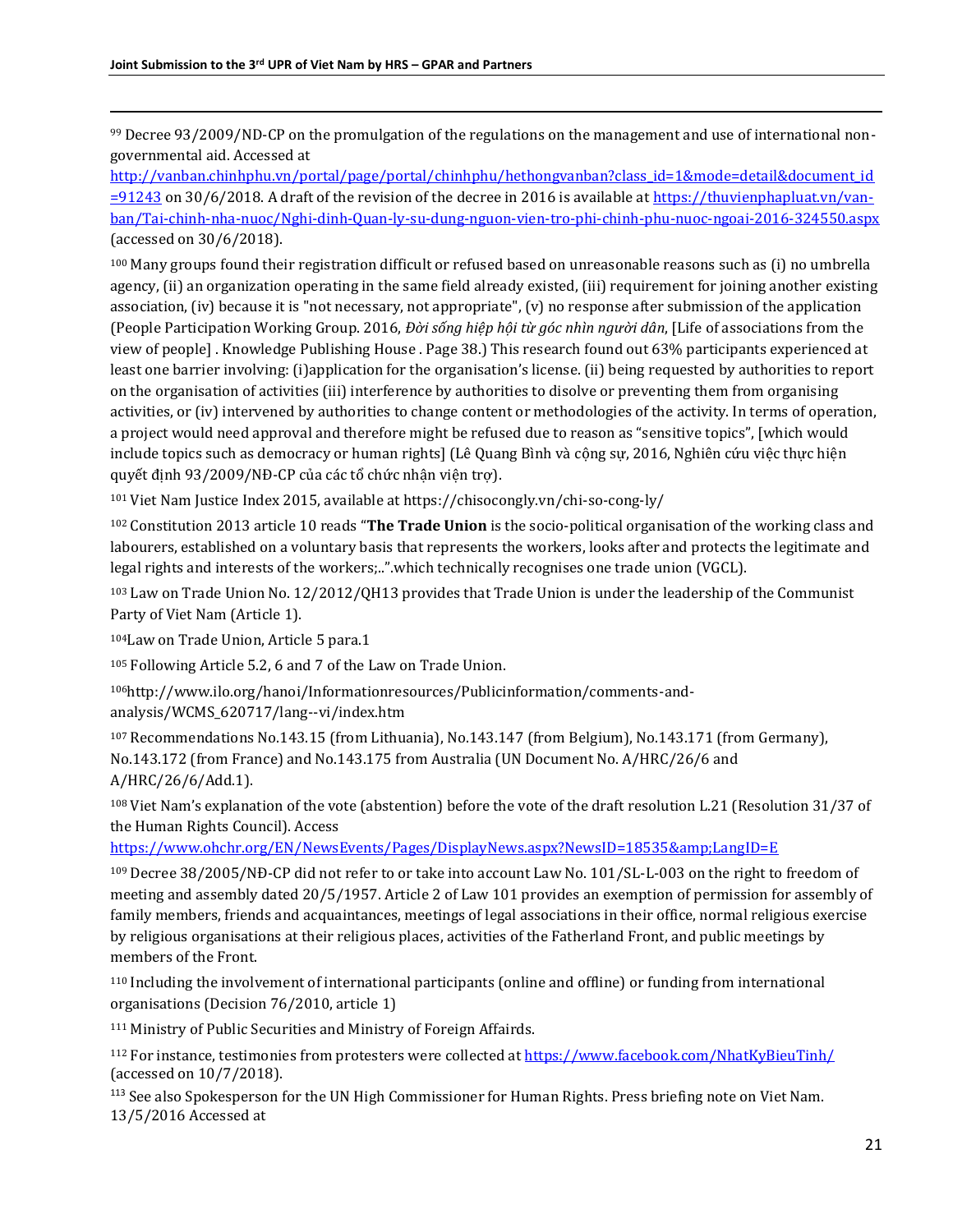$\overline{\phantom{a}}$ [https://www.ohchr.org/EN/NewsEvents/Pages/DisplayNews.aspx?NewsID=19961&amp%3BLangID=E](https://www.ohchr.org/EN/NewsEvents/Pages/DisplayNews.aspx?NewsID=19961&%3BLangID=E) 10/7/2018

<sup>114</sup> HRC resolution 31/37 on the promotion and protection of human rights in the context of peaceful protests. HRC 32nd session 66th meeting 24 March 2016. A/71/53. Available at

[http://www.un.org/ga/search/view\\_doc.asp?symbol=A/HRC/31/L.21](http://www.un.org/ga/search/view_doc.asp?symbol=A/HRC/31/L.21)

<sup>115</sup> Recommendation No.143.193 by Kyrgyzstan. (UN Document No. A/HRC/26/6 and A/HRC/26/6/Add.1).

<sup>116</sup> Consitution 2013, Article 61; Law on Education, Law No. 38/2005/QH11 dated 14/6/2005. A revision of this law planned to be adopted at 6<sup>th</sup> session of the 14<sup>th</sup> National Assembly (10/2018) maintains this provision.

<sup>117</sup> Ministry of Planning and Investment – Center for National Social and Economic Information and Forecast. Ministry's survey on "Status of household's investment for children's education in Viet Nam, 2015-2016". Accessed to a summary of the survey result at<http://ncif.gov.vn/Pages/NewsDetail.aspx?newid=18779> on 01/7/2018. A consumers survey by Niesel in 8/2016, quoted in the briefing from HSBC annual report "Value of Education" released on 29/6/2017 provided this number as 47% (Accessed a[t https://www.hsbc.com/news-and](https://www.hsbc.com/news-and-insight/media-resources/media-releases/2017/the-value-of-education-higher-and-higher%20on%2030/6/2018)[insight/media-resources/media-releases/2017/the-value-of-education-higher-and-higher on 30/6/2018](https://www.hsbc.com/news-and-insight/media-resources/media-releases/2017/the-value-of-education-higher-and-higher%20on%2030/6/2018)

<sup>118</sup> Such as school infrastruction fee, fee for sanitation, electricity, water etc.

<sup>119</sup> Recommendations No.143.182 (Timor Leste), 143.188 (Singapore), 143.189 (Turkey), 143.190 (Cuba), 143.195 (Kazakstan), 143.196 (Afghanistan), 143.197 (Senegal) 143.198 (Venezuela), 143.200(Bhutan), 143.201 (India), 143.203 (Algeria), 143.204 (Sirya), 143.212 (South Sudan), 143.224 (Morocco). UN Document No. A/HRC/26/6 and A/HRC/26/6/Add.1.

<sup>120</sup> UNDP Viet Nam (2015). National Human Development Report.

<sup>121</sup>Michael Bourdillon and Jo Boyden.2014.Growing Up in Poverty: Findings from Young Lives. Palgrave Macmillan; and Nguyen Tran Lam et al (2013). Social Exclusion among Ethnic Minorities in Viet Nam. Paper presented at ACFID University Linkages Conference 2013: Development Futures: Alternative pathways to end poverty. Sydney, Australia quoted in Oxfam's briefing paper (2017) Even it up: How to tackle inequality in Viet Nam. Accessed at [https://www.oxfam.org/sites/www.oxfam.org/files/file\\_attachments/bp-Viet Nam-inequality-120117-en.pdf on](https://www.oxfam.org/sites/www.oxfam.org/files/file_attachments/bp-vietnam-inequality-120117-en.pdf%20on%2001/7/2018)  [01/7/2018.](https://www.oxfam.org/sites/www.oxfam.org/files/file_attachments/bp-vietnam-inequality-120117-en.pdf%20on%2001/7/2018) 

<sup>122</sup> Circular 10/2016/TT-BGDĐT on the Promulgation of Regulations for students affairs in public universities, Article 6 restricts students from take part in demonstration (para.4), exercise of religious activities (para. 7) and a activities and number of forms of expression (para. 9); Circular 10/2017/TT-BLĐTBXH on the Promulgation of Regulations for student affairs in vocational schools and colleges, Article 5, para.8 and 9. Decision 46/2007/QĐ-BGDĐT forbids students from "illegally gather, establish association or clubs in the school"Article 3 para. 1. In a survey covering more than 200 students from different universities, 19,8 % responded that they have received request from their university not to express themselves in social media regarding political affairs, 30,8% responded that they were requested by their universities not to take part in protests. Students in this survey also reflect that the exercise of the right to expression on social media or peaceful demonstration would result in some form of disciplines for them.

123 The group "students speak for students" found 32 universities and colleges had some forms of notice on their website regarding giving disciplines to students who did not vote in the Election 2016. In the above-mentioned survery, 11,9% students reported that they were requested to present used voter's registration as the proof for their votes. (Note that voting is not compulsory in Viet Nam).

<sup>124</sup> "Chính sách xã hội hóa".

<sup>125</sup> Recommendation No.143.87 from the Netherlands. UN Document No. A/HRC/26/6 and A/HRC/26/6/Add.1.

<sup>126</sup> UNDP, CECODES, RTA and the Centre for Research and Training of the Viet Nam Fatherland Front. 2017. PAPI report: The Viet Nam Provincial Governance and Public Administration Performance Index Measuring citizens' experiences 2017. Page 13-14. Accessed a[t http://congbo2017.papi.org.vn/eng/wp-](http://congbo2017.papi.org.vn/eng/wp-content/uploads/2018/04/2017PAPI_Report_ENG.pdf%20on%2005/7/2018)

[content/uploads/2018/04/2017PAPI\\_Report\\_ENG.pdf on 05/7/2018.](http://congbo2017.papi.org.vn/eng/wp-content/uploads/2018/04/2017PAPI_Report_ENG.pdf%20on%2005/7/2018) In addition, the same report showed that , the number of women said they did not have their names on the certificate because they were not the head of the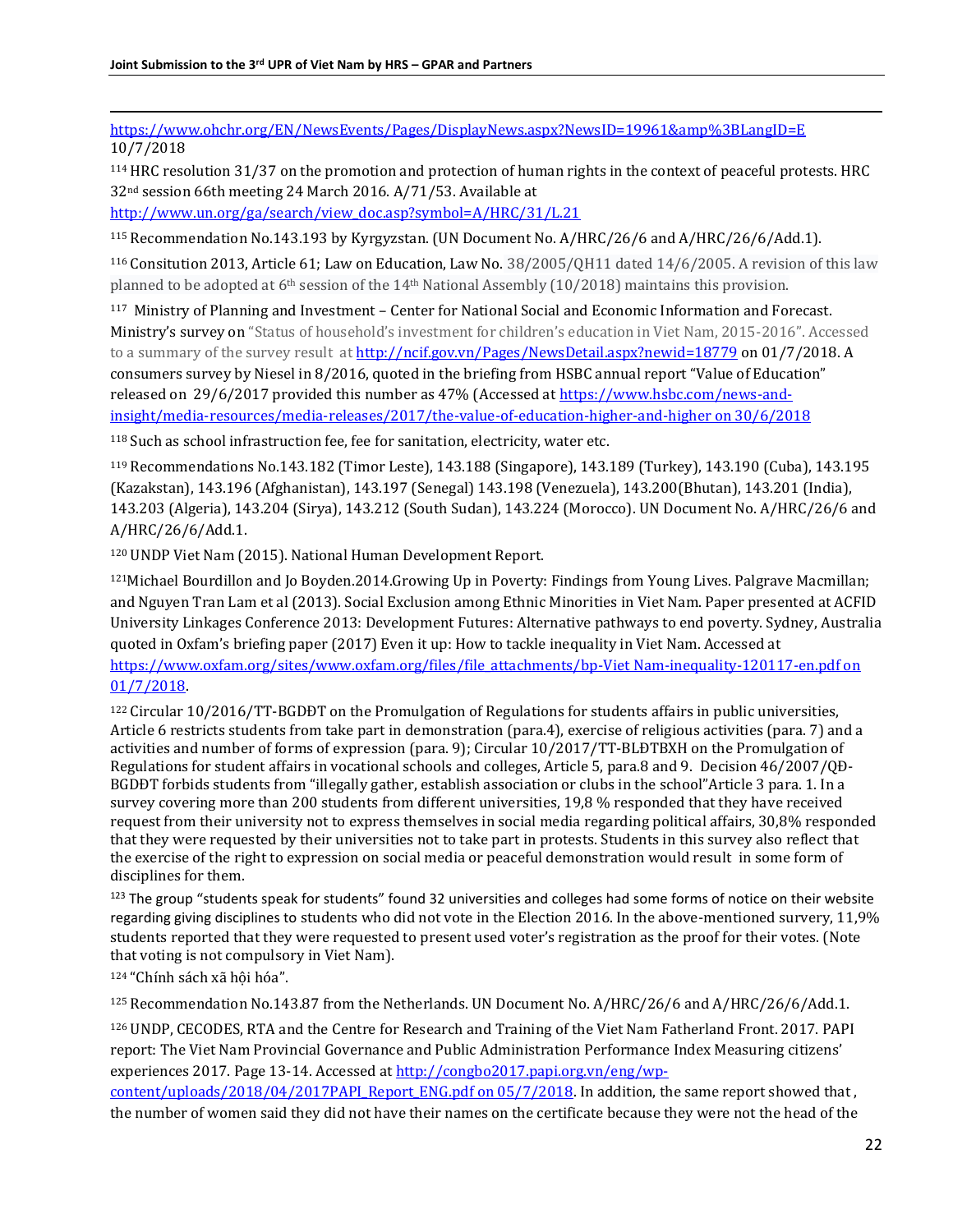household dropped from 11.14%(2016) to 7.93%(2017), the percentage of women who did not have land use right certificate because their spouse's name was on the certificate dropped from 12.58%(2016) to 11.30%(2017).

<sup>127</sup> Viet Nam has accepted one recommendation on "taking necessary measures to prevent and halt persecution, forced eviction and confiscation of ethnic and religious minorities" )Recommendation No.143.214 from Mexico. UN Document No. A/HRC/26/6 and A/HRC/26/6/Add.1

<sup>128</sup> Constitution 1980, currently Constitution 2013 Article 53.

 $\overline{\phantom{a}}$ 

<sup>129</sup>Viet Nam Provincial Governance and Public Administration Performance Index (UNDP, CECODES, RTA and the Centre for Research and Training of the Viet Nam Fatherland Front. 2017. PAPI report: The Viet Nam Provincial Governance and Public Administration Performance Index Measuring citizens' experiences 2017. Page 13-14. Accessed at http://congbo2017.papi.org.vn/eng/wp-content/uploads/2018/04/2017PAPI\_Report\_ENG.pdf on [05/7/2018](http://congbo2017.papi.org.vn/eng/wp-content/uploads/2018/04/2017PAPI_Report_ENG.pdf%20%20on%2005/7/2018)

<sup>130</sup> This number seemed to reduce slightly from 9%(2014) to 7%(2017), PAPI-2017.

<sup>131</sup> UNDP, CECODES, RTA and the Centre for Research and Training of the Viet Nam Fatherland Front. 2017. PAPI report: The Viet Nam Provincial Governance and Public Administration Performance Index Measuring citizens' experiences 2017. Accessed at [http://congbo2017.papi.org.vn/eng/wp](http://congbo2017.papi.org.vn/eng/wp-content/uploads/2018/04/2017PAPI_Report_ENG.pdf%20on%2005/7/2018)[content/uploads/2018/04/2017PAPI\\_Report\\_ENG.pdf on 05/7/2018](http://congbo2017.papi.org.vn/eng/wp-content/uploads/2018/04/2017PAPI_Report_ENG.pdf%20on%2005/7/2018)

 $132$ Land Law No. 45/2013/QH13 on 29/11/2013, Article 62, in particular para (d) for housing and new urban development projects and para (đ) for mining projects.

133 Most recently the case of Thủ Thiêm district in Ho Chi Minh city, where 15 thousand households were displaced. See Walter Ross Grant. 2014. Eviction of the Past: A Development Analysis of Forced Displacement-Resettlement in Thu Thiem Ward, Ho Chi Minh City. Thesis Submitted to Saint Mary's University, Halifax, Nova Scotia in Partial Fulfillment of the Requirements for the Degree of Bachelor of Arts in International Development Studies (Honours) Accessed at

[http://library2.smu.ca/bitstream/handle/01/25811/grant\\_walter\\_r\\_honours\\_2014.pdf?sequence=1&isAllowed=y](http://library2.smu.ca/bitstream/handle/01/25811/grant_walter_r_honours_2014.pdf?sequence=1&isAllowed=y) on 05/7/2018.

<sup>134</sup> Notably, the eviction of Lien Tri Pagoda built in 1940 and the plan to evict Thu Thiem Parish Church in Thu Thiem area among several cases. The case of Lien Tri Pagoda and Thu Thiem Parish Church were noted in Walter Ross Grant. 2014. Eviction of the Past: A Development Analysis of Forced Displacement-Resettlement in Thu Thiem Ward, Ho Chi Minh City. Thesis Submitted to Saint Mary's University, Halifax, Nova Scotia in Partial Fulfillment of the Requirements for the Degree of Bachelor of Arts in International Development Studies (Honours) Accessed at [http://library2.smu.ca/bitstream/handle/01/25811/grant\\_walter\\_r\\_honours\\_2014.pdf?sequence=1&isAllowed=y](http://library2.smu.ca/bitstream/handle/01/25811/grant_walter_r_honours_2014.pdf?sequence=1&isAllowed=y) on 05/7/2018.

<sup>135</sup>Decree No 02/CP dated 15/01/1994 of the Government on the allocation of forest land for organisations, households and individuals for long-term use in the forestry purpose; Decree No 163/1999/NĐ-CP dated 16/11/1999 on the allocation and contract of forest land for organisations, households and individuals for longterm use in the forestry purpose; Decision No 178/2001/QĐ-TTg dated 12/11/2001 on benefits and obligations of households and individuals contracted with forest and forest land; Decree No200/2004/ND-CP (2004) and Decree No 118/2014/ND-CP (2014) on land and forest allocation for households.

<sup>136</sup> Trúc Hà. Chính sách giao đất, giao rừng đã góp phần huy động các nguồn lực bảo vệ, phát triển rừng[Policy on forest and forest land allocation helped to mobilise resources for the forest protection and development]. Reported the Workshop on Implementation of the policy and legal instrument for land and forest allocation to communities and households of ethnic minorities and mountainous areas in 2006-2016. Published on 28/9/2017, accessed at

[http://www.bienphong.com.vn/chinh-sach-giao-dat-giao-rung-da-gop-phan-huy-dong-cac-nguon-luc-bao-ve-phat](http://www.bienphong.com.vn/chinh-sach-giao-dat-giao-rung-da-gop-phan-huy-dong-cac-nguon-luc-bao-ve-phat-trien-rung/)[trien-rung/](http://www.bienphong.com.vn/chinh-sach-giao-dat-giao-rung-da-gop-phan-huy-dong-cac-nguon-luc-bao-ve-phat-trien-rung/) on 05/7/2018.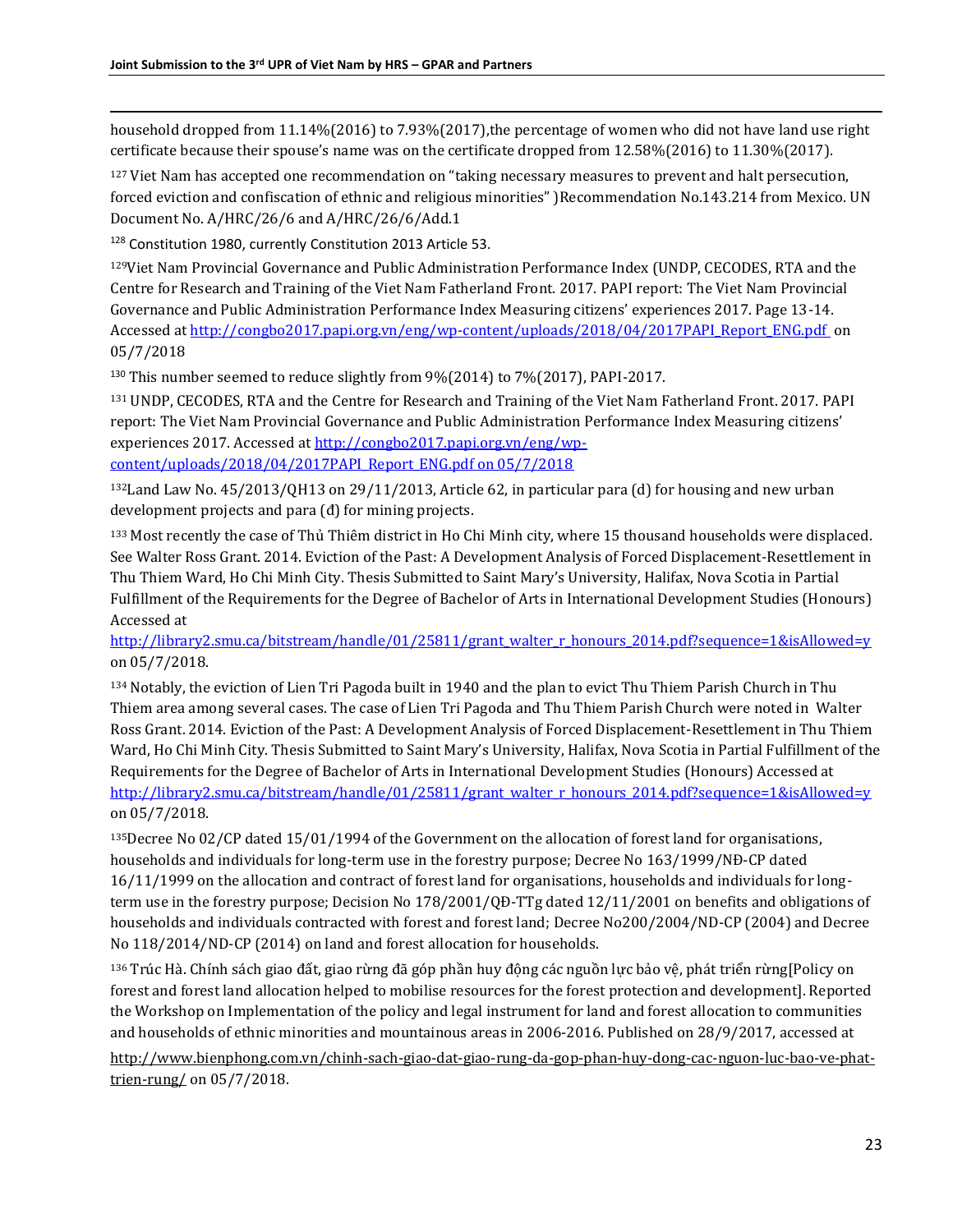<sup>137</sup> Mekong Region Land Governance Program. 2016. Promotion of The Reallocation of Forest Land from State Company to Local Ethnic Minority People: A Case Study In Dak Nong Province. Accessed at

[http://mrlg.org/resources/promotion-of-the-reallocation-of-forest-land-from-state-company-to-local-ethnic](http://mrlg.org/resources/promotion-of-the-reallocation-of-forest-land-from-state-company-to-local-ethnic-minority-people-a-case-study-in-dak-nong-province/)[minority-people-a-case-study-in-dak-nong-province/](http://mrlg.org/resources/promotion-of-the-reallocation-of-forest-land-from-state-company-to-local-ethnic-minority-people-a-case-study-in-dak-nong-province/) on 05/7/2018. The study showcased two communes in Quang Binh province which covered 81,4% forest land area of one district, among these areas 91% belongs to state forest enterprises and only 5.4% went to local people. 50% of the population in these two communes are ethnic minority of Van Kieu, among them 80% are living under the poverty line.

<sup>138</sup> Noted firstly by Dr. Doan Diem at the Consultative workshop on the Decree to implement a number of provisions of the Forest Law, Buon Ma Thuot city, 8/6/2018. Later, another participant of the workshop, Dr. Tran Ngoc Thanh remarked that in a major forestry areas with ethnic minorities inhabitants like Dak Lak province, the forest land allocated to communities accounted 0.01% of the total forest land.

<sup>139</sup> UN Document No. A/HRC/4/18. Available at

 $\overline{\phantom{a}}$ 

[https://www.ohchr.org/Documents/Issues/Housing/Guidelines\\_en.pdf](https://www.ohchr.org/Documents/Issues/Housing/Guidelines_en.pdf)

<sup>140</sup>Law on Marriage and Family, No. 22/2000/QH10, dated 9 June 2000,currently expired, Chapter II, Article 10, Paragraph 5, retrieved fro[m http://vbpl.vn/TW/Pages/vbpq-toanvan.aspx?ItemID=6117,](http://vbpl.vn/TW/Pages/vbpq-toanvan.aspx?ItemID=6117) accessed 7 June 2018.

<sup>141</sup>Law on Marriage and Family 2014, No. 52/2014/QH13, dated 19 June 2014, effective since01 January 2015, Chapter II, Article 8, Paragraph 2, retrieved from http://vbpl.vn/TW/Pages/vbpqen-toanvan.aspx?ItemID=11018, accessed 25 June 2018.

<sup>142</sup>Civil Code (Revised) 2015, No. 91/2015/QH13, dated 24 November 2015, entry into force since 01 January 2017, Chapter III, Section 2, Article 37, retrieved fro[mhttp://vbpl.vn/TW/Pages/vbpq-toanvan.aspx?ItemID=95942,](http://vbpl.vn/TW/Pages/vbpq-toanvan.aspx?ItemID=95942)  accessed8 June 2018.

<sup>143</sup>The 14<sup>th</sup> National Assembly, The 5<sup>th</sup> Session Agenda, dated 21 May 2018, retrieved from [http://quochoi.vn/hoatdongcuaquochoi/cackyhopquochoi/quochoikhoaXIV/kyhopthunam/Pages/chuong-trinh](http://quochoi.vn/hoatdongcuaquochoi/cackyhopquochoi/quochoikhoaXIV/kyhopthunam/Pages/chuong-trinh-lam-viec.aspx?ItemID=35563)[lam-viec.aspx?ItemID=35563,](http://quochoi.vn/hoatdongcuaquochoi/cackyhopquochoi/quochoikhoaXIV/kyhopthunam/Pages/chuong-trinh-lam-viec.aspx?ItemID=35563) accessed 7 June 2018.

<sup>144</sup>Self-identified more LGBT students were exposed to violence than non-LGBT students. Particularly, 71% of LGBT students experienced physical violence, 72.2% verbal abuse and 65.2% psychological violence. UNESCO, 2015, "Reaching Out: Preventing and Addressing SOGIE-related School Violence in Viet Nam",page 30, section 5.3.1., paragraph 1, retrieved from http://unesdoc.unesco.org/images/0024/002469/246928E.pdf, accessed 7 June 2018.

In employment, a study in 2015 indicated that nearly 30% of LGBT participants were denied of job applications for being LGBT although they were qualified, the percentage of transgender people with rejected job applications (59.0%) is three times higher than those of homosexual and bisexual people (19.6%). Not only that, 13.8% of LGBT people reported that they were underpaid compared to their peers with the same capacity, 22.6% of LGBT people felt they were restricted in promotion, and hardly to achievehigher positions. SEE, 2015, "Is this because I am LGBT?", page 51, Table 5, retrieved from http://www.thuvien.lgbt/s/iSEE\_SOGI-Discrimination-in-Viet-Nam.pdf, accessed on 7 June 2018.

<sup>145</sup> Viet Nam has accepted eight recommendations in 2014 regarding the rights of people with disabilities (No.143.48 (Myanmar), No. 143.54 (DPR Korea), No.143.55 (Kazakstan), No.143.56 (Russia), No.143.194 (Iran), No.143.205 (Indonesia), No.143.206 (Libya), no.143.207 (Argentina). UN Document No. A/HRC/26/6 and A/HRC/26/6/Add.1) together with eight recommendations from 2009.

<sup>146</sup>By Decision No. 1019/QĐ-TTg of the Prime Minister dated 05/8/2012

<sup>147</sup> Ministry of Transport. Phát triển giao thông tiếp cận cho người khuyết tật là nhiệm vụ quan trọng của Ngành GTVT [Development of accessible transport for people with disabilities an important mission by the transport industry]. (Note from the meeting between Deputy Minister Le Dinh Tho with the monitoring mission of the National Committee on People with Disabilities). Accessed at [http://mt.gov.vn/khcn/tin-tuc/45143/nguoi-khuyet-](http://mt.gov.vn/khcn/tin-tuc/45143/nguoi-khuyet-tat-la-doi-tuong-phuc-vu-dac-biet-va-viec-phat-trien-gtvt-cho-nguoi-khuyet-tat-la-mot-trong-nhung-nhiem-vu-quan-trong-cua-nganh-gtvt.aspx)